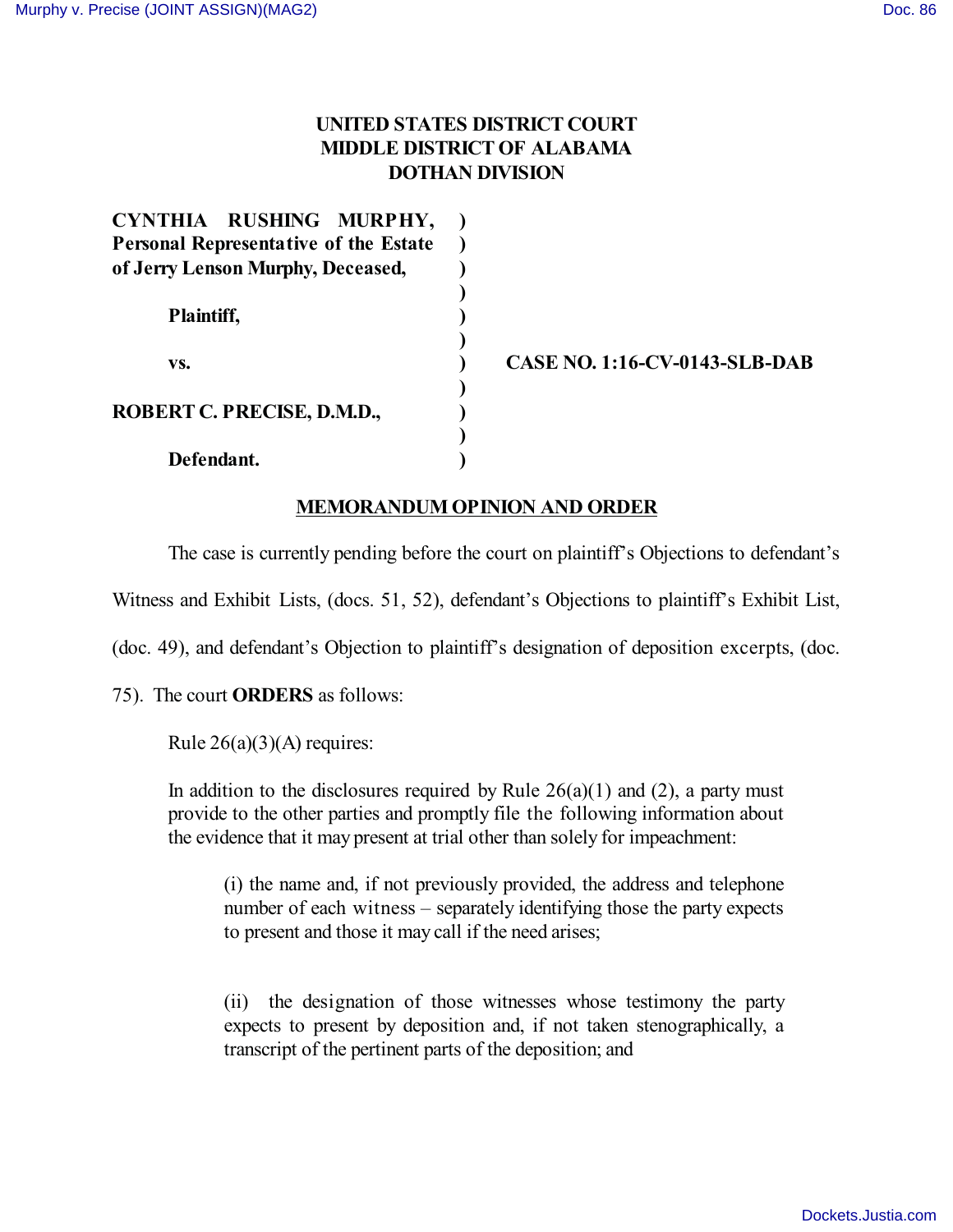(iii) an identification of each document or other exhibit, including summaries of other evidence – separately identifying those items the party expects to offer and those it may offer if the need arises.

Fed. R. Civ. P.  $26(a)(3)(A)$ . Subsection (B) requires the parties to file the following objections to the subsection (A) disclosures: "any objections to the use under Rule 32(a) of a deposition designated by another party under Rule  $26(a)(3)(A)(ii)$ ; and any objection, together with the grounds for it, that may be made to the admissibility of materials identified under Rule  $26(a)(3)(A)(iii)$ ." *Id.* (B). "An objection not so made – except for one under Federal Rule of Evidence 402 or 403 – is waived unless excused by the court for good cause." *Id*. However, "The listing of a potential objection does not constitute the making of that objection or require the court to rule on the objection; rather, it preserves the right of the party to make the objection when and as appropriate during trial. The court may, however, elect to treat the listing as a motion "in limine" and rule upon the objections in advance of trial to the extent appropriate." Fed. R. Civ. P.  $26(a)(3)$  Advisory Committee Notes, 1993 Amendment, 146 F.R.D. 401, 637 (1993); *see*, *e.g.*, *Med. Ctr. of Cent. Georgia, Inc. v. Denon Digital Employee Benefits Plan*, No. 5:03CV32 (DF), 2005 WL 1073624, \*1 n.1 (M.D. Ga. May 4, 2005)("Denon's objections to the pre-trial disclosures are not brought in a motion, but instead are simply 'disclosed' and filed with the Court as contemplated by Rule 26(a)(3) of the Federal Rules of Civil Procedure. The Court, however, elects to treat the listed objections as a motion 'in limine' and, to the extent possible, rule upon the objections in advance of trial. See Fed. R. Civ. Pro. 26 advisory committee's note.").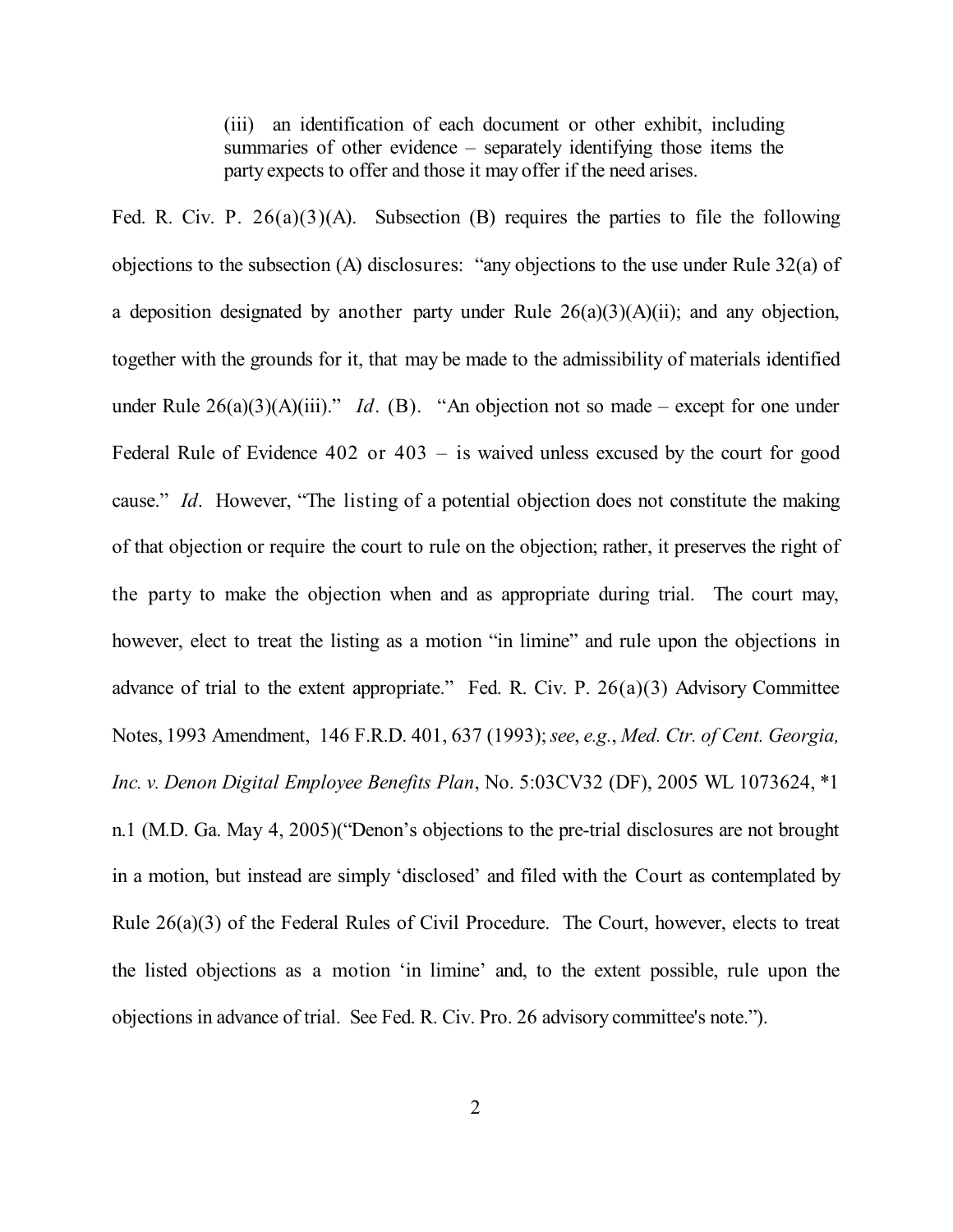To the extent the admissibility of a document, deposition excerpt, and/or witness's testimony is clear, the court will treat the Objections as a Motion in Limine. However, to the extent the admissibility of a document, deposition excerpt, and/or witness's testimony turns on the context in which it may be offered, the court will reserve ruling.

#### **I. MEDICAL TREATMENT RECORDS**

Pursuant to the court's Order on Pretrial Hearing, (doc. 67), the parties have –

stipulate[d] to the admissibility of and will offer as agreed-upon Exhibits copies of treatment records of the Plaintiff's decedent's from (1) Dixieland Dental; (2) Flowers Hospital for the admission on March 5, 2014; (3) Southeast Alabama Medical Center for the admission on March 5, 2014 through March 8, 2014; (4) non-contrasted brain CT scan performed at Flowers Hospital on March 5, 2014; (5) medical treatment records from Dr. Ruben Garcia; (6) Run Report from Dothan Ambulance Service transporting Jerry L. Murphy from Dixieland Dental to Flowers Hospital on March 5, 2014; (7) Run Report from Dothan Ambulance Service transporting Jerry L. Murphy from Flowers Hospital to Southeast Alabama Medical Center on March 5, 2014; (8) medical treatment records from Dr. Joseph Shalit; (9) medical treatment records from Dr. Marcello Branco; (10) medical treatment records from Dr. David A. Herf; (11) medical treatment records from Dr. Clyde Pence; and (12) medical treatment records from North Okaloosa Medical Center.

(Doc. 67 at 10.)

Therefore, the parties Objections to these exhibits, (plaintiff Exhibits 1, 3-8, and 11-

15), and defendant's Exhibits 1, 33,<sup>1</sup> and 36), are **OVERRULED**.

<sup>1</sup> The court assumes that Exhibit 33, Medical Records of Okaloosa Cardiology, are included in the records of North Okaloosa Medical Center to which the parties have stipulated. If the court's assumption is erroneous, the court withholds ruling on plaintiff's Objection to defendant's Exhibit 33 until such documents are offered at trial.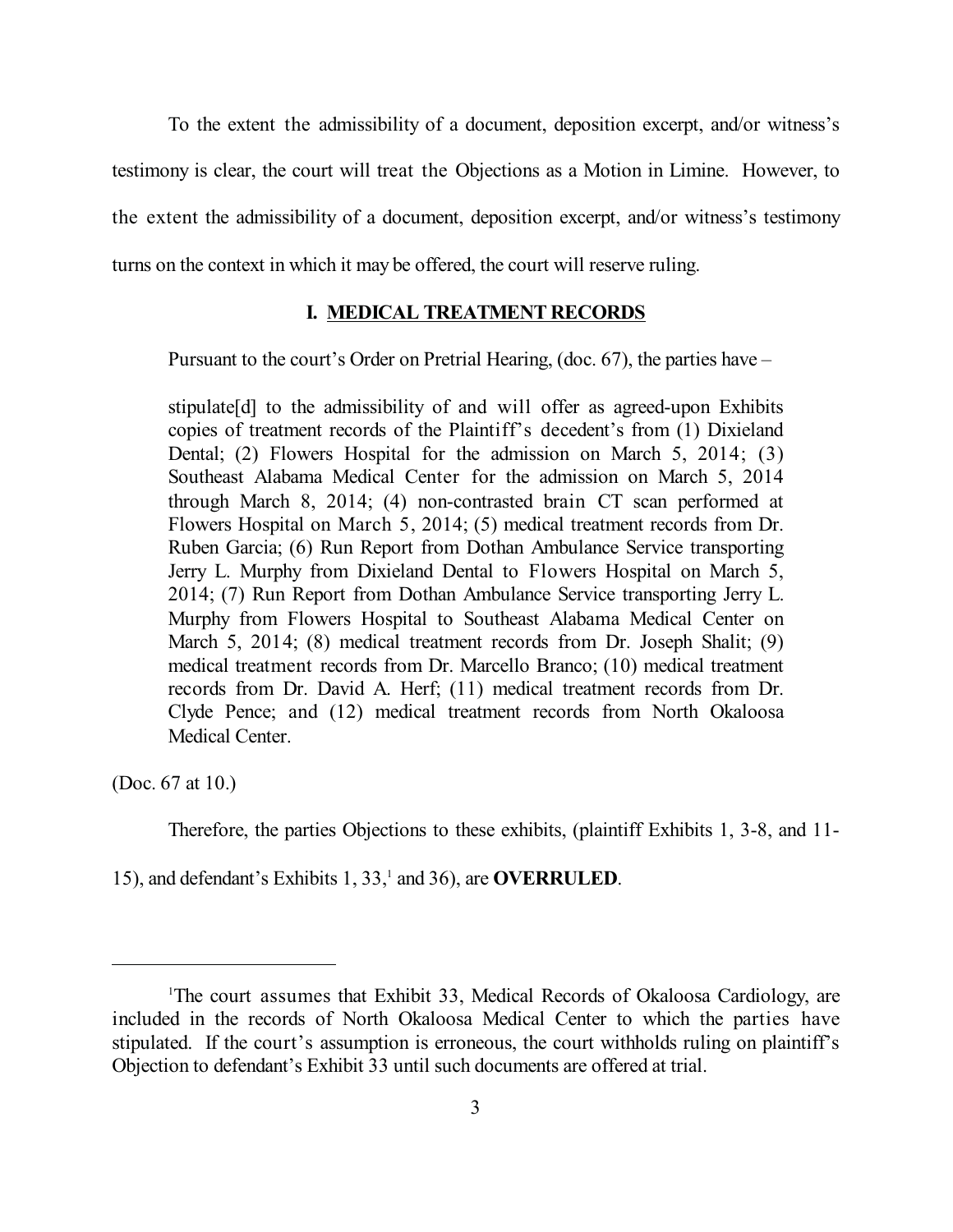Defendant contends that he will not seek to admit individual documents from Mr. Murphy's treatment records as separate exhibits. (Doc. 73 at 1.) Therefore, plaintiff's Objections to defendant's Exhibits 5-12, 14-17, and 37 are **SUSTAINED**. Defendant shall not offer any individual document or other part of Mr. Murphy's medical treatment records as an exhibit separate from the compete record of medical treatment as stipulated in the Pretrial Order.

Also, plaintiff objects to Mr. Murphy's medical treatment records to which there is no stipulation, *see* Exhibits 38, 39, 41, 42, and 45, <sup>2</sup> on the grounds that these records were

2 The Exhibits are listed by defendant as:

. . .

. . .

- 38. Medical Records of West Florida Hospital (1-379);
- 39. Medical Records of Healthmark Regional Medical Center (1-410);
- 41. Medical Records of Dr. Amir Manzoor (1-16);
- 42. Medical Records of Sacred Heart Medical Group Crestview Neurology (Dr. Angela Thomas) (1-6); [and]
	- 45. Medical Records of Aetna (1-231).

(Doc. 46 at 3.)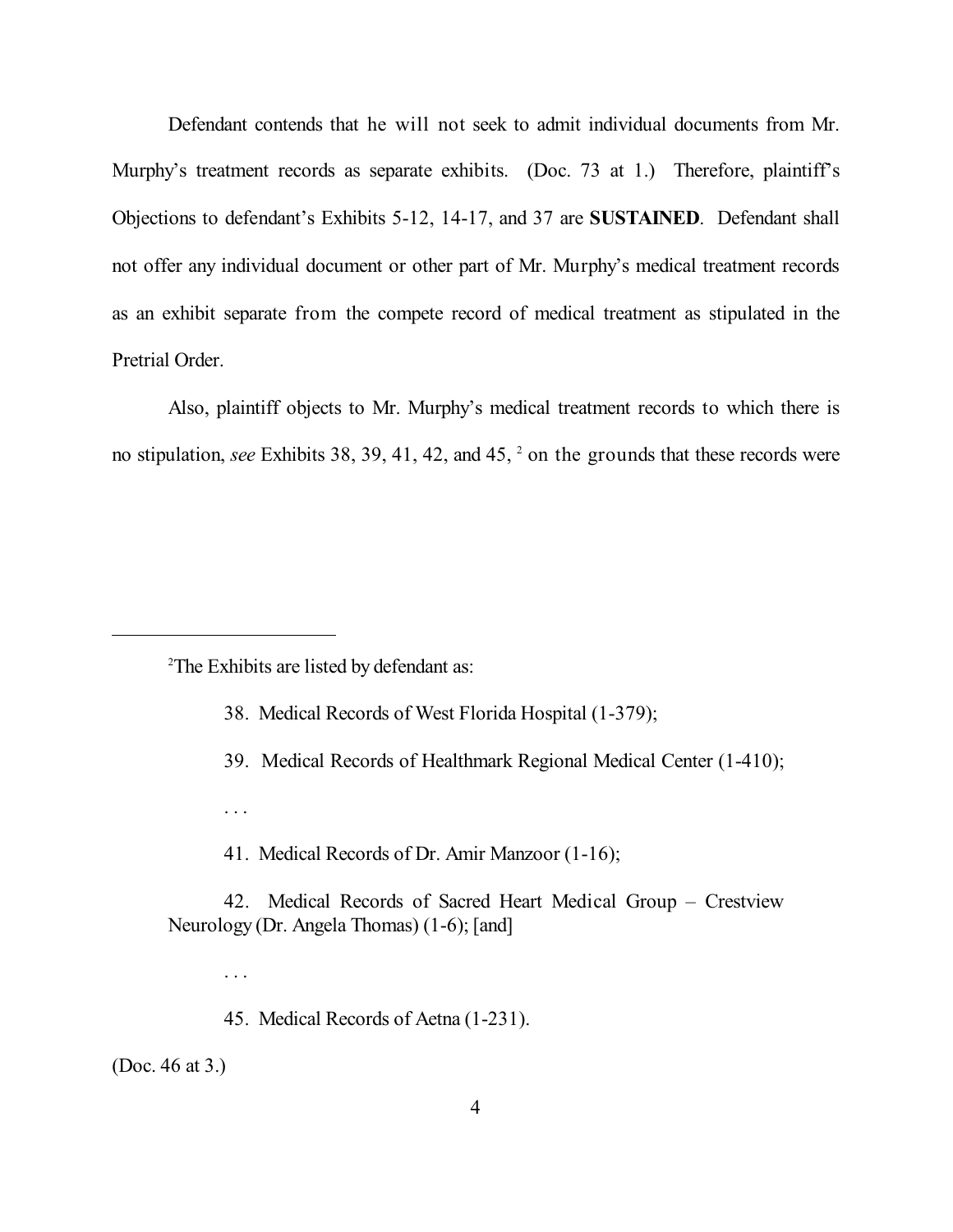not produced or disclosed;<sup>3</sup> that the Exhibits are incomplete portions of Mr. Murphy's treatment records, and/or that the Exhibits the documents are immaterial or irrelevant.

Defendant contends that he does not intend to offer Exhibit 45, documents received from Aetna, an insurance carrier. Plaintiff's Objection to Exhibit 45 is **SUSTAINED**. As to whether the remaining exhibits, assuming defendant can establish the documents were disclosed, are due to be excluded as an incomplete record of Mr. Murphy's treatment and/or because they are immaterial or irrelevant,<sup>4</sup> the court declines to rule on these grounds prior to trial. Plaintiff may raise her objections to these Exhibits if and when defendant offers the Exhibits at trial.

## **II. PLAINTIFF'S OBJECTIONS TO DEFENDANT'S EXHIBITS**

#### **BLOOD PRESSURE DEVICE**

Defendant lists the following Exhibits:

21. Omron Automatic Wrist Blood Pressure Monitor (DLD-15)(Model HEM-629);

<sup>3</sup> Defendant contends that these records were "produced to Plaintiff's counsel (most were produced via correspondence dated December 13, 2016.)"

<sup>4</sup> Defendant contends that Mr. Murphy's medical history is "a key issue in this lawsuit;" therefore "these medical records are undeniably relevant." (Doc. 73 at 3.) The court does not assume that each and every medical treatment record is relevant to issues in this case. For example, evidence of Mr. Murphy receiving medical treatment for the flu in the distant past may not be relevant to making a fact of consequence in this case more or less probable. *See* Fed. R. Evid. 401 ("Evidence is relevant if: (a) it has any tendency to make a fact more or less probable than it would be without the evidence; and (b) the fact is of consequence in determining the action.").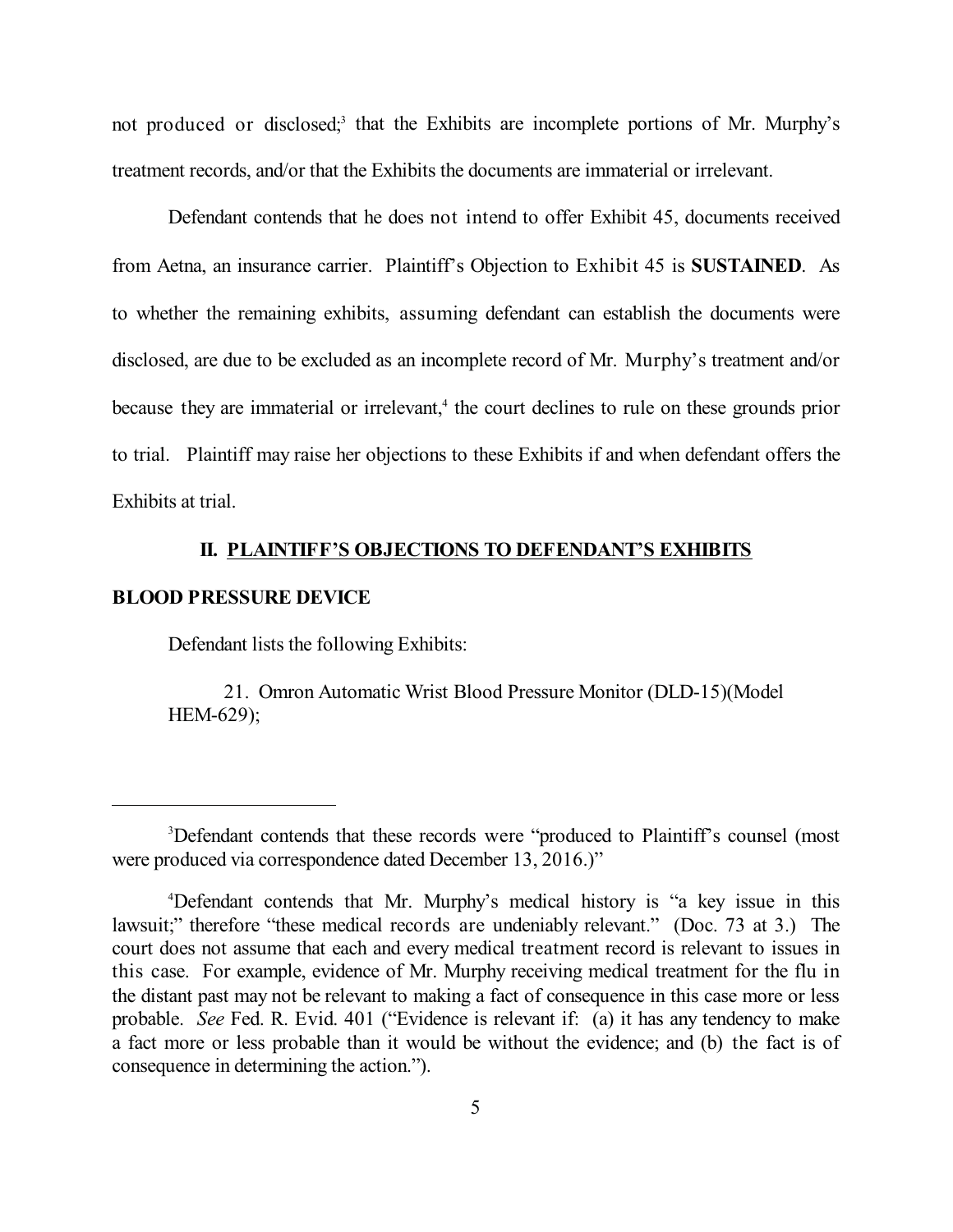22. Omron Automatic Wrist Blood Pressure Monitor, Instruction Manual (Model HEM-629);

23. Photographs of Blood Pressure (DLD-15) Monitor Displays.

(Doc. 46 at 2.) Plaintiff objects to Exhibits 22 and 23 on the ground that the documents were not produced and/or disclosed and that the documents may relate to medical records of patients other than Mr. Murphy.

The record does not indicate that the parties have taken issue with the accuracy of the blood-pressure readings taken from Mr. Murphy and/or the operation of the device used to measure his blood pressure. Therefore, the relevancy<sup>5</sup> of the instruction manual is not apparent. Also, the photograph of the display monitor of the device showing any reading except that of Mr. Murphy's blood pressure on the day of the incident is not apparently relevant. The parties have listed the actual blood pressure device as an Exhibit without objection.

Nevertheless, assuming defendant ca establish that these documents were disclosed, the final determination of the relevancy of these Exhibits will await trial. The court finds that whether the instruction manual for and the photographs of the blood pressure device are material, relevant, or unduly prejudicial or confusing must await trial. Therefore, the court will reserve ruling on the relevancy of defendant's Exhibits 22 and 23 as a Motion in Limine.

<sup>&</sup>lt;sup>5"</sup>Evidence is relevant if: (a) it has any tendency to make a fact more or less probable than it would be without the evidence; and (b) the fact is of consequence in determining the action." Fed. R. Evid. 401.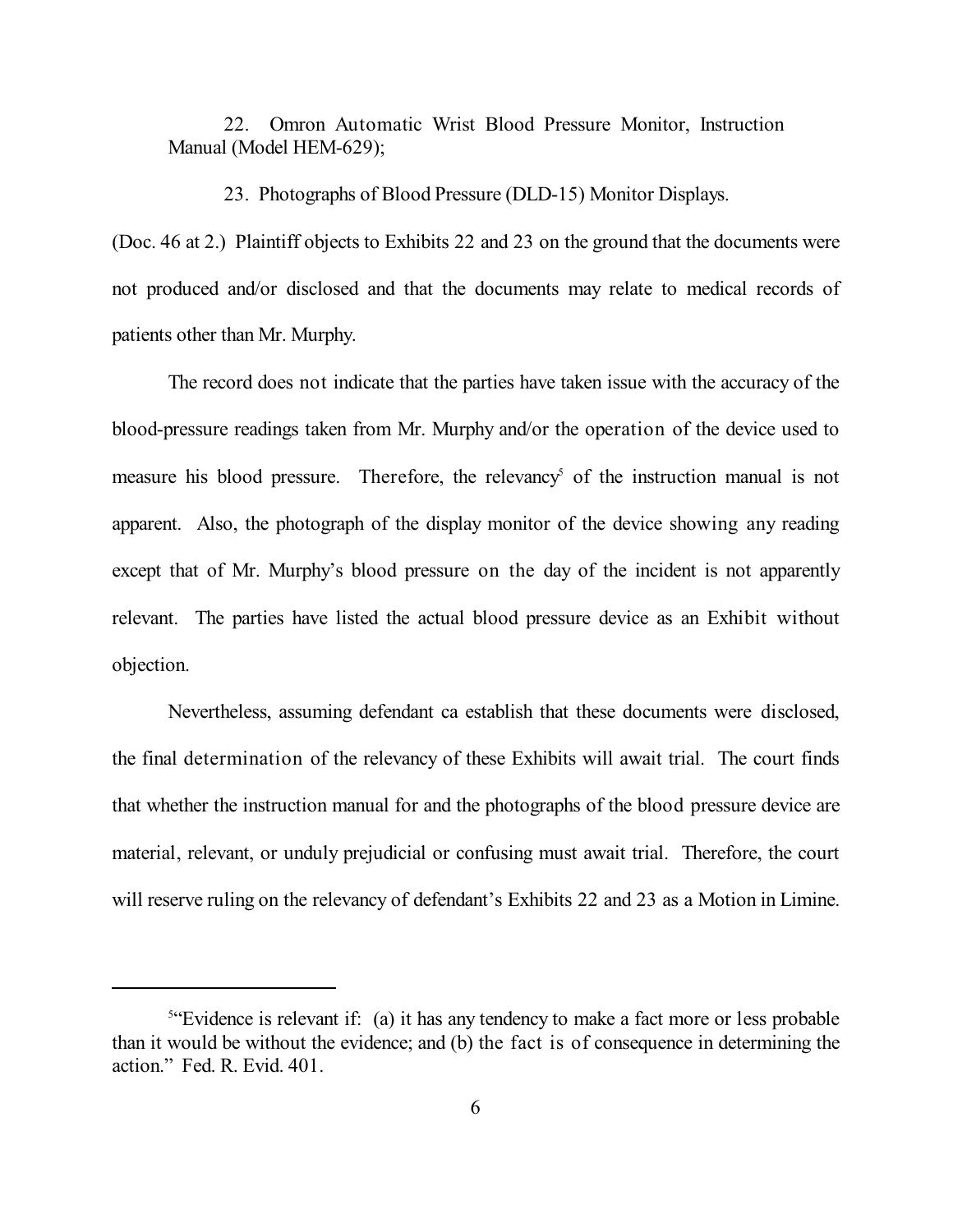#### **APPOINTMENT SCHEDULE AND TREATMENT RECORDS OF OPERATORY 15**

Plaintiff objects to defendant's Exhibits 24, "Patient appointment schedule/registry (Dixieland Dental), Operatory 15, March 5-6 2014," and Exhibit 25, Treatment Records (redacted) regarding Operatory 15 treatment/procedures, March 2014." (Doc. 46 at 2; doc. 51 at 2-3.) From the description of these exhibits, it appears that this information about Mr. Murphy would be included in his treatment records and/or cumulative of other evidence, and also that information regarding other patients would be included. The court finds that whether these Exhibits – the schedule of the procedure room and treatment records from the treatment room, including dates other than March 5, 2014 and information about patients other than Mr. Murphy – are material, relevant, or unduly prejudicial, cumulative, and/or confusing must await trial. Therefore, the court will reserve ruling on plaintiff's Objections to defendant's Exhibits 24 and 25 as a Motion in Limine.

#### **RULE 26 DISCLOSURES**

Plaintiff objects to defendant's Exhibit 49, plaintiff's Initial Disclosures, and Exhibit 50, defendant's Initial Disclosure. In response, defendant states that he "does not intend to offer either party's initial disclosures for admission into evidence unless Plaintiff, in eliciting testimony or through argument, takes a position that would arguably warrant the introduction of such evidence." Plaintiff's Objections to Exhibits 49 and 50 are **SUSTAINED**. Defendant may use the Initial Disclosures as relevant to any argument made to the court and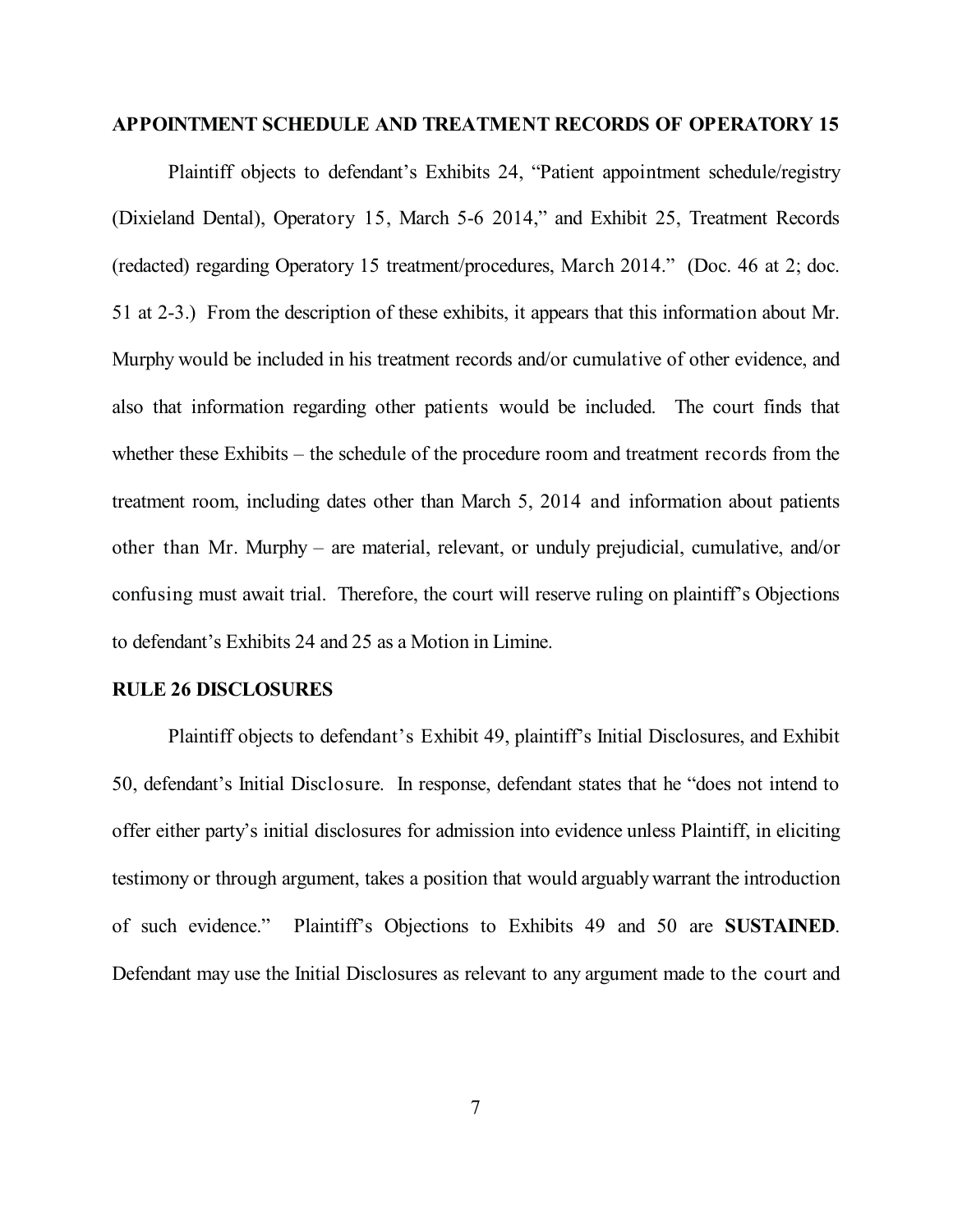outside the presence of the jury, but the Initial Disclosures are not admissible as evidence before the jury.

#### **EXPERT REPORTS**

Plaintiff objects to Exhibits 66-68, which are the Expert Reports and attachments of defendant's experts: Dr. Michael G. Koslin, Dr. Guy Rosenstiel, and Dr. Wendy l. Wright. In response, defendant contends that he does not intend to offer the Expert Reports, but he does intend to offer the attached CV. He has separately listed the CV for each of his experts, (see Exhibits 54-56), to which plaintiff has not objected.

The court **SUSTAINS** plaintiff's objection to the expert reports and attachments,

Exhibits 66-68.

### **CATEGORICAL EXHIBITS**

Defendant lists a number of Exhibits, Exhibits 53, 58-61, and 72-73, which are

described in categories. These Exhibits are:

53. All records (including x-rays, radiology studies, and other diagnostic studies) from each and every other hospital, clinic, institution, physician, or other health care provider which has treated, cared for, or provided health care to Jerry Murphy at any time whatsoever;

. . .

58. All documents which were requested in Defendant's Requests for Production of Documents to Plaintiff;

59. All documents, including but not limited to interrogatory and request for production responses, produced by any party in response to discovery requests or deposition notices issued in this matter;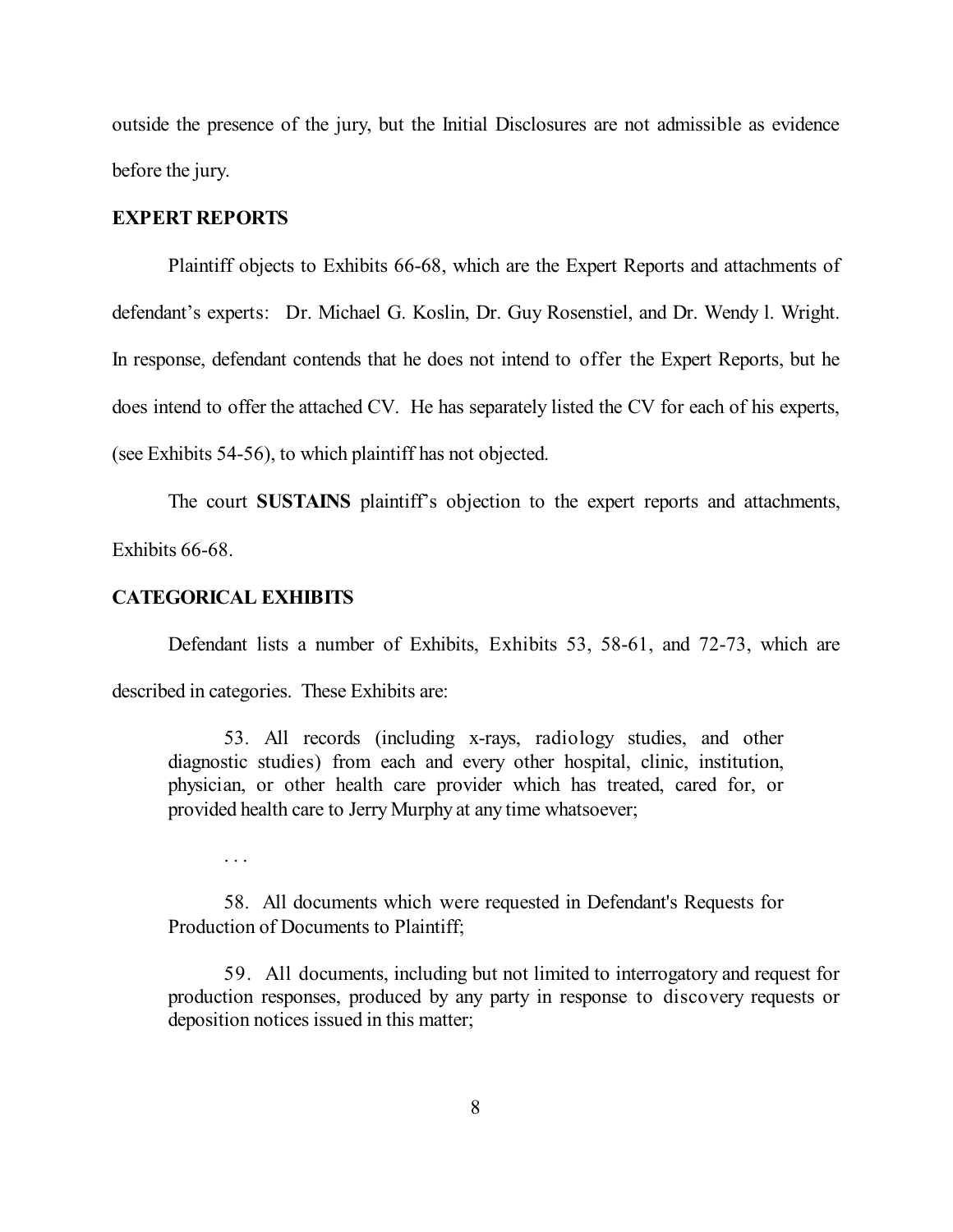60. All documents which have been subpoenaed by Defendant;

61. All documents which were (a) requested to be produced at, (b) produced at, (c) mentioned in, or (d) made exhibits to all depositions taken in this case;

. . .

72. Any exhibit which is obtained, discovered, or received between now and the time of the trial; [and]

73. Any rebuttal or impeachment exhibit, document, item, or thing.

(Doc. 46 at 3-4.) These exhibits are not listed with the specificity required in Fed. R. Civ. P.  $26(a)(3)(A)(iii)$ .

Rule 26(a)(3)(A)(iii) requires that the pretrial disclosures include "an identification of each document or other exhibit, including summaries of other evidence – separately identifying those items the party expects to offer and those it may offer if the need arises." Fed. R. Civ. Pro. 26(a)(3)(A)(iii). "[C]omposite exhibits and catch all phrases" do not satisfy the requirements of Rule 26(a)(3)(A)(iii). *Blanco v. Capform, Inc.*, No. 11-23508-CIV, 2013 WL 12061862, \*1 (S.D. Fla. Jan. 9, 2013). "[A]n exhaustive description of each document is not necessary; however, such description must be sufficient to put [the opposing party] on notice of exactly which documents [she] can expect to see at trial." *Med. Ctr. of Cent. Georgia, Inc. v. Denon Digital Employee Benefits Plan*, No. 5:03CV32 (DF), 2005 WL 1073624, \*8 (M.D. Ga. May 4, 2005).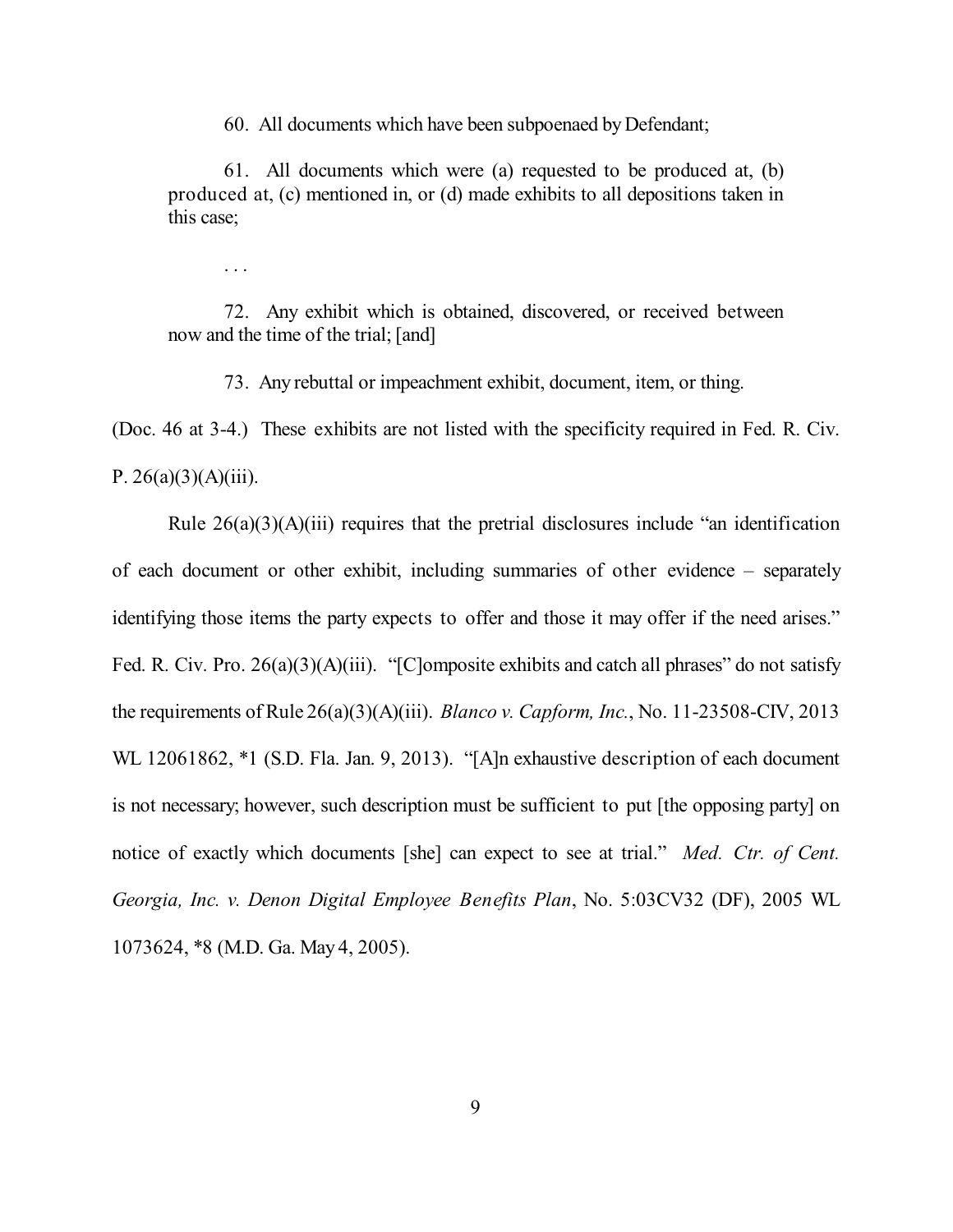The court **SUSTAINS** plaintiff's objections to defendant's Exhibits 53, 58-61, and 72-73. Defendant shall not offer any document which he listed only in one of the composite or categorical Exhibits 53, 58-61, and 72-73.

# **CURRICULUM VITAE/RESUME OF ANY OTHER TREATING PHYSICIAN OF JERRY MURPHY, INCLUDING BUT NOT LIMITED [TO] THOSE HEALTH CARE PROVIDERS LISTED IN THE WITNESS LIST OF DR. PRECISE**

Plaintiff objects to Exhibit 57 on the ground that defendant has not specifically identified the documents included in this Exhibit. Plaintiff did not object to Exhibits 54-56, which are the curriculum vitae [CV] for each of defendant's experts. In response, defendant contends that he has included this category "as a matter of caution against unknown testimony or evidence that may arise at trial." (Doc. 73 at 3.) As set forth above, categories of documents are not properly identified exhibits. Therefore, plaintiff's objection to the defendant's Exhibit 57, listed as the CV or resume of all of Mr. Murphy's treating physicians, is **SUSTAINED**. Nevertheless, any witness may be questioned on his or her background and, if offering opinion testimony, his or her qualifications to give opinion testimony.

#### **DEMONSTRATIVE AIDS**

Plaintiff objects to defendant's Exhibits 69 ("Charts, graphs, summaries, or other demonstrative aids depicting or summarizing the information contained in other exhibits and/or testimony") and 70 ("Blow-ups, enlargements, or any computerized images of any of the above for demonstrative purposes").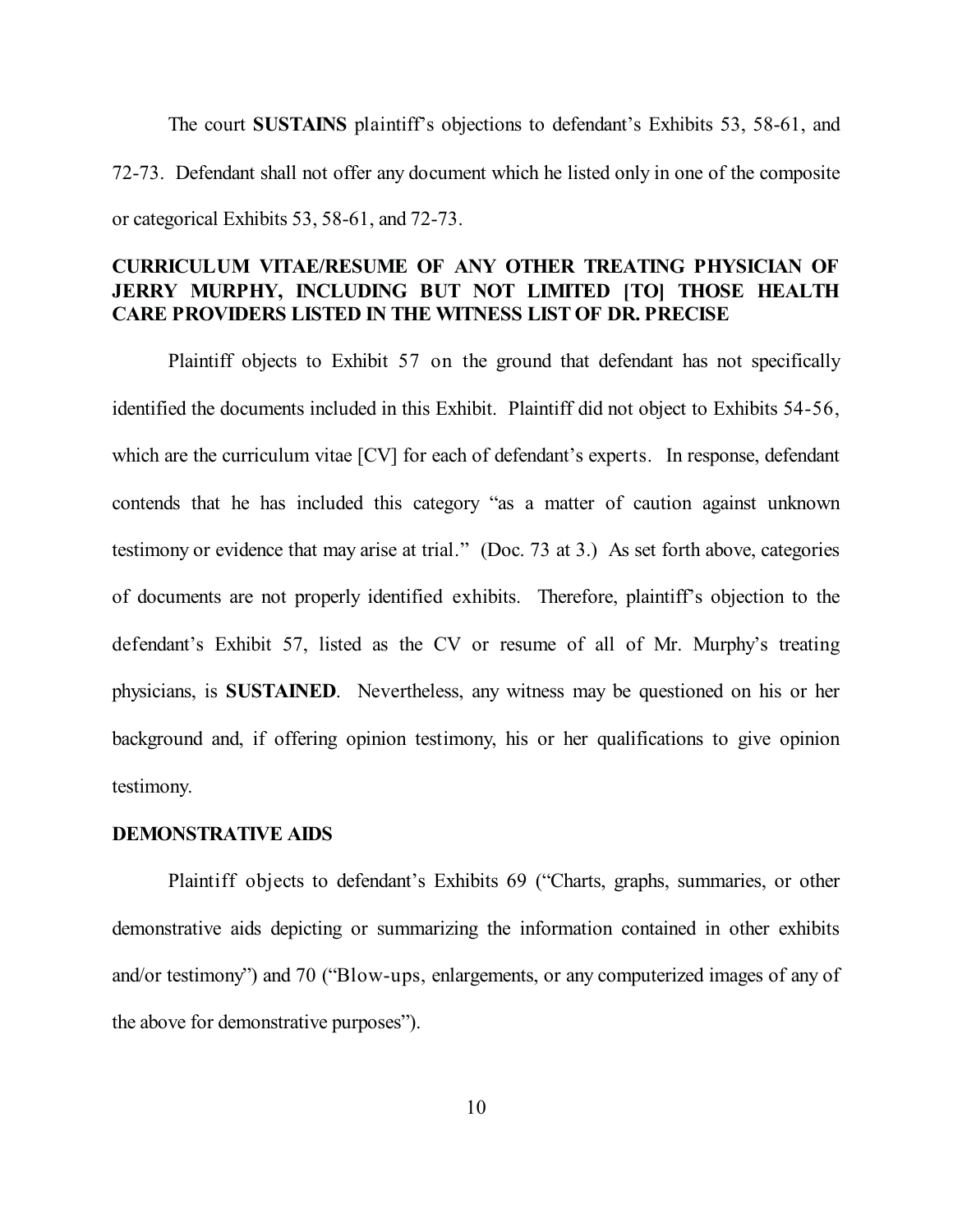The court allows parties to use blow-ups and screen images of exhibits that are admitted during trial for demonstrative purposes only. The blow-ups and screed images are not themselves admitted as evidence. As to charts, graphs, and summaries, these may be admitted as evidence based on three conditions: the underlying documents were disclosed and/or produced; the underlying documents are admissible; and the chart, graph, or summary was disclosed in accordance with Rule 26(a) and/or (e). However, the problem with defendant's listed Exhibit 69 is that it does not comply with Rule  $26(a)(3)(iii)$  as defendant has not listed the documents with any specificity.

Plaintiff's objections to Exhibits 69 and 70 are **SUSTAINED**. However, these documents may be used during trial after the admission of the Exhibits that have been enlarged, imaged, and/or summarized.

#### **DEFENDANT'S WITNESSES**

#### **STANDARD OF CARE AND CAUSATION**

Plaintiff objects to the following witnesses: (1) Michael Meeks and Pam Gilley, employees of Dixieland Dental; (2) Taylor Peters, the 9-1-1 operator; (3) Keshia Thompson and Greg Hansen, ambulance personnel who transported Mr. Murphy from Flowers Hospital to Southeast Alabama Medical Center; (4) physicians who treated Mr. Murphy prior to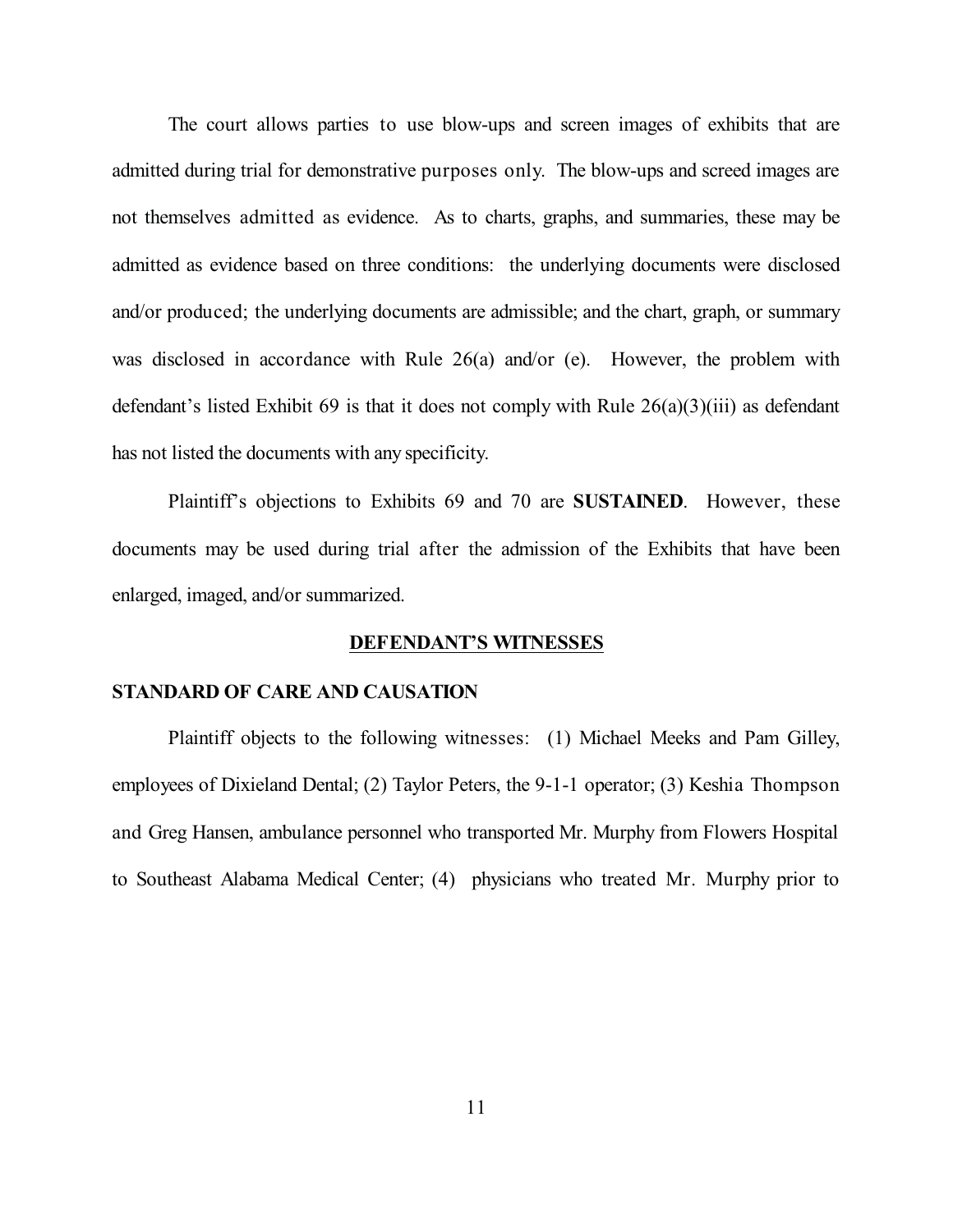March 5, 2014,<sup>6</sup> and (5) Nicholas Voss, M.D., who cared for Mr. Murphy following his brain hemorrhage. (Doc., 74 at 1.) Plaintiff objects to these witnesses on two grounds:

1. "Plaintiff objects to any of the above referenced witnesses providing any standard of care testimony with regard to Dr. Precise's care and treatment of the Plaintiff's decedent on the grounds that the said witnesses are not similarly situated to Dr. Precise by education, training or experience as required by  $\S 6$ -5-548 of the Code of Alabama . . . ." (Doc. 52 at 2.)

2. "Plaintiff . . . objects to any of the above referenced witnesses' testimony as the same might relate to proximate cause on the grounds that (1) their opinions fail to meet the standard for reliable expert testimony under *Daubert v. Merrell Dow Pharmaceuticals, Inc.*, 509 US 579 (1993) and Rule 702 of the Federal Rules of Evidence and (2) said witnesses were not disclosed as proximate cause experts in compliance with the Court's Scheduling Order (Doc. 10) as amended (Doc. 20) nor were sufficient Rule 26 Disclosures provided with regard to any of said witnesses." (*Id*.)

In response, defendant states that his "defense will undertake no effort to solicit testimony from any of these witnesses concerning the applicable standard of care or Dr. Precise's adherence to that standard." (Doc. 74 at 2.) Therefore, without opposition, plaintiff's objection to the witnesses listed above offering testimony regarding the standard of care and/or defendant's breach of that standard is **SUSTAINED**.

Also, the court has held that Dr. Voss's opinion regarding the cause of Mr. Murphy's brain hemorrhage was not properly disclosed; therefore, plaintiff's objection to this testimony is **SUSTAINED**. However, Dr. Voss may testify as to Mr. Murphy's cause of

<sup>6</sup> These physicians are: Angela Adams, M.D.; Thomas W. Ballard, M.D.; James A. Barnes, M.D.; Michael G. Foley, M.D.; Hugh Holloway, M.D.; Mark Katzenstein, M.D.; Amir Manzoor, M.D.; Christopher L. Singley, M.D.; Amith Skandhan, M.D.; and Angela K. Thomas, M.D. (Doc. 74 at 1.)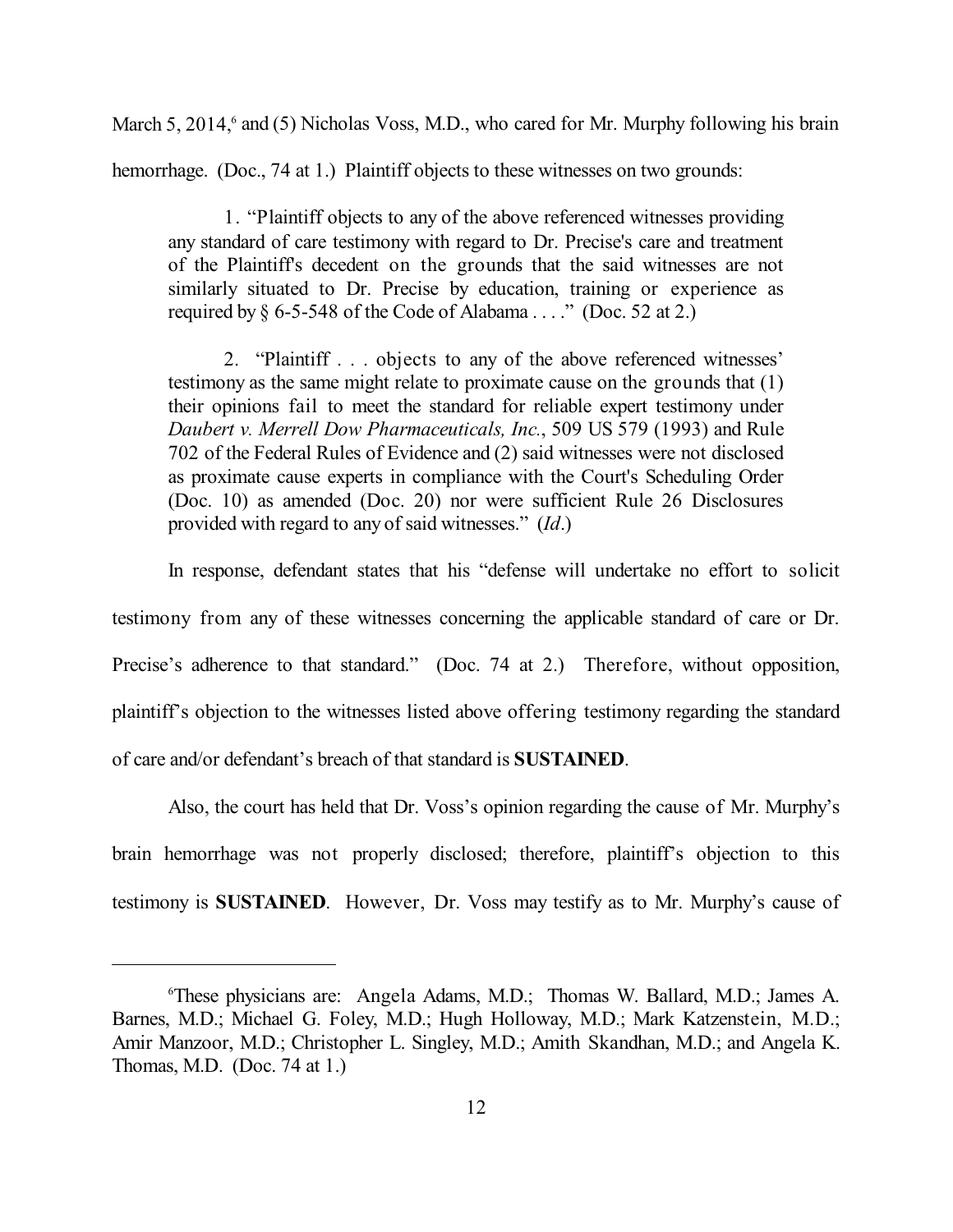death, which does not appear to be disputed; plaintiff's objection to Dr. Voss's testimony regarding cause of death is **OVERRULED**. The other treating physicians and the other listed witnesses may not offer expert opinion testimony regarding causation; therefore, plaintiff's objection to this testimony is **SUSTAINED**.

### **HEALTH INSURANCE REPRESENTATIVES**

Defendant lists "A representative of any and all/all health insurance carriers providing benefits to Jerry L. Murphy," as witnesses he may call. (Doc. 45 at 3.) In response to plaintiff's objection, defendant states that he "does not intend to call a representative of [Mr.] Murphy's health insurer(s)." (Doc. 74 at 2.) Testimony regarding Mr. Murphy's insurance benefits is inadmissible. Plaintiff's objection to these witnesses is **SUSTAINED**.

## **REPRESENTATIVE OF OMRON AND HENRY SCHEIN & CO.**

Defendant lists "A representative/technical specialist from Omron Healthcare, Inc.," and "A representative/technical specialist from Henry Schein & Co." as witnesses he may call. (Doc. 45 at 3.) Omron is the manufacturer of the blood pressure device and Henry Schein & Co. is the vendor of the electronic record-keeping system used at Dixieland Dental. Assuming defendant has disclosed these witnesses pursuant to Fed. R. Civ. P. 26(a) and (e), the ruling on whether their testimony is relevant is reserved for trial.

### **WITNESSES DESCRIBED IN DOCUMENTS**

Plaintiff objects to witnesses defendant may call described as:

26. Any and all current or former employees of Flowers Hospital whose identities are reflected in Jerry Murphy's medical records maintained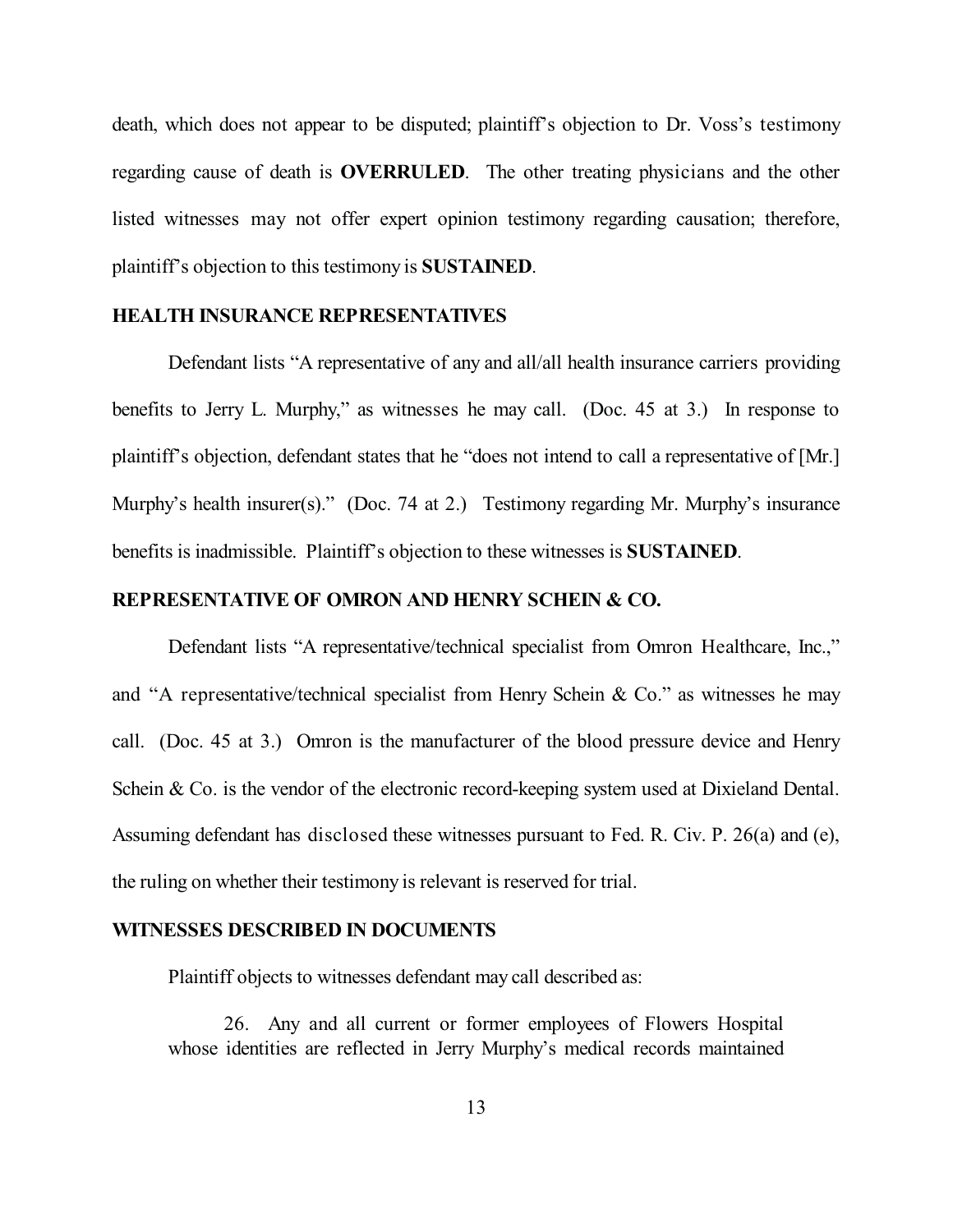by Flowers Hospital and who provided medical care, treatment, or services to Murphy at any time.

27. Any and all current or former employees of Southeast Alabama Medical Center [SAMC] whose identities are reflected in Jerry Murphy's medical records maintained by SAMC and who provided medical care, treatment, or services to Murphy at any time.

28. Any and all current or former employees of North Okaloosa Medical Center [NOMC] whose identities are reflected in Jerry Murphy's medical records maintained by NOMC and who provided medical care, treatment, or services to Murphy at any time.

29. Any and all current or former employees of Healthmark Regional Medical Center [HRMC] whose identities are reflected in Jerry Murphy's medical records maintained by HRMC and who provided medical care, treatment, or services to Murphy at any time.

30. Any and all current or former employees of West Florida Hospital [WFH] whose identities are reflected in Jerry Murphy's medical records maintained by WFH and who provided medical care, treatment, or services to Murphy at any time.

31. Any and all healthcare providers who have provided care and/or treatment to Jerry L. Murphy for any reason at any time; this includes, but is not limited to, those healthcare providers whose records have been produced through authorization, subpoena, or discovery in this litigation, and providers who are identified in said medical records.

39. Any and all individuals identified or referenced in any party's initial disclosures, responses to interrogatories, responses to requests for production, other written request, or deposition who may possess discoverable or admissible information or testimony.

40. Any individual who authored or is listed as a recipient of any document or record referenced in the exhibit list of any party.

(Doc. 45 at 3-4.)

. . .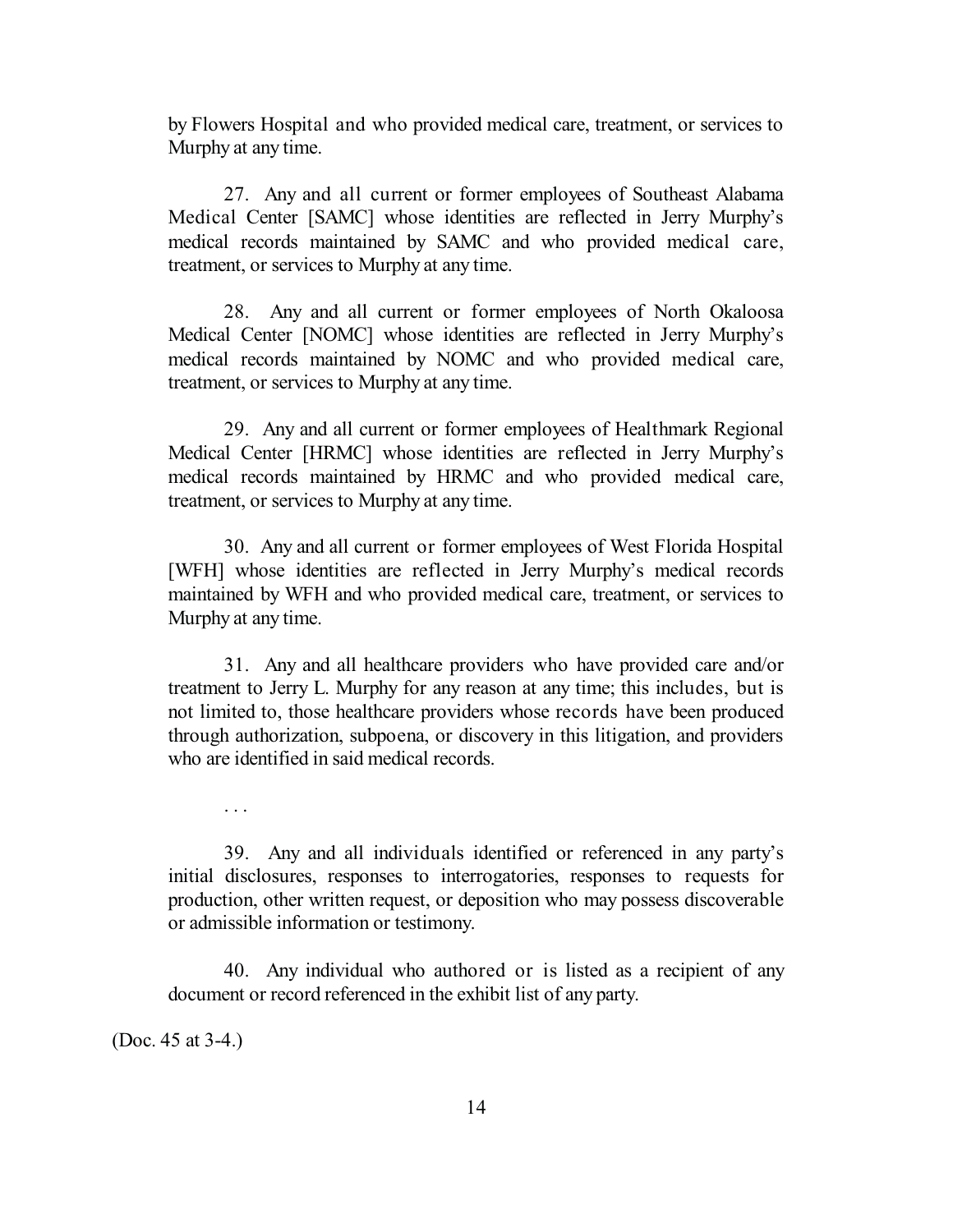Rule 26(a)(3)(A)(i) requires a party to provide the opposing party "(i) the name and, if not previously provided, the address and telephone number of each witness – separately identifying those the party expects to present and those it may call if the need arises." Fed. R. Civ. P. 26(a)(3)(A)(i). Clearly, these witnesses are not named. Moreover, the court finds there to be no justification for failing to list a witness whose name appears on a document should a party perceive a potential need for that witness's testimony. Plaintiff's objection to these witnesses is **SUSTAINED**.

# **DEPOSITION EXCERPTS**

Plaintiff has filed notice of her intent to use portions of the deposition testimony of Dr. Guy Rosenstiel. (Doc. 64.) Defendant raises a number of objections to the relevancy and prejudice of the designated deposition testimony. These objections must await trial.

Pursuant to Rule  $26(a)(3)(B)$ , the only objections that are required before trial are objections to the use of the deposition pursuant to Fed. R. Civ. P. 32(a). Fed. R. Civ. P.  $26(a)(3)(B)$ . Rule  $32(a)(1)$  set forth three condition to the use of all or part of a deposition at trial:

(A) the party was present or represented at the taking of the deposition or had reasonable notice of it;

(B) it is used to the extent it would be admissible under the Federal Rules of Evidence if the deponent were present and testifying; and

(C) the use is allowed by Rule  $32(a)(2)$  through  $(8)$ .<sup>7</sup>

 $\sqrt{7}$ Rule 32(a)(2) through (8) state: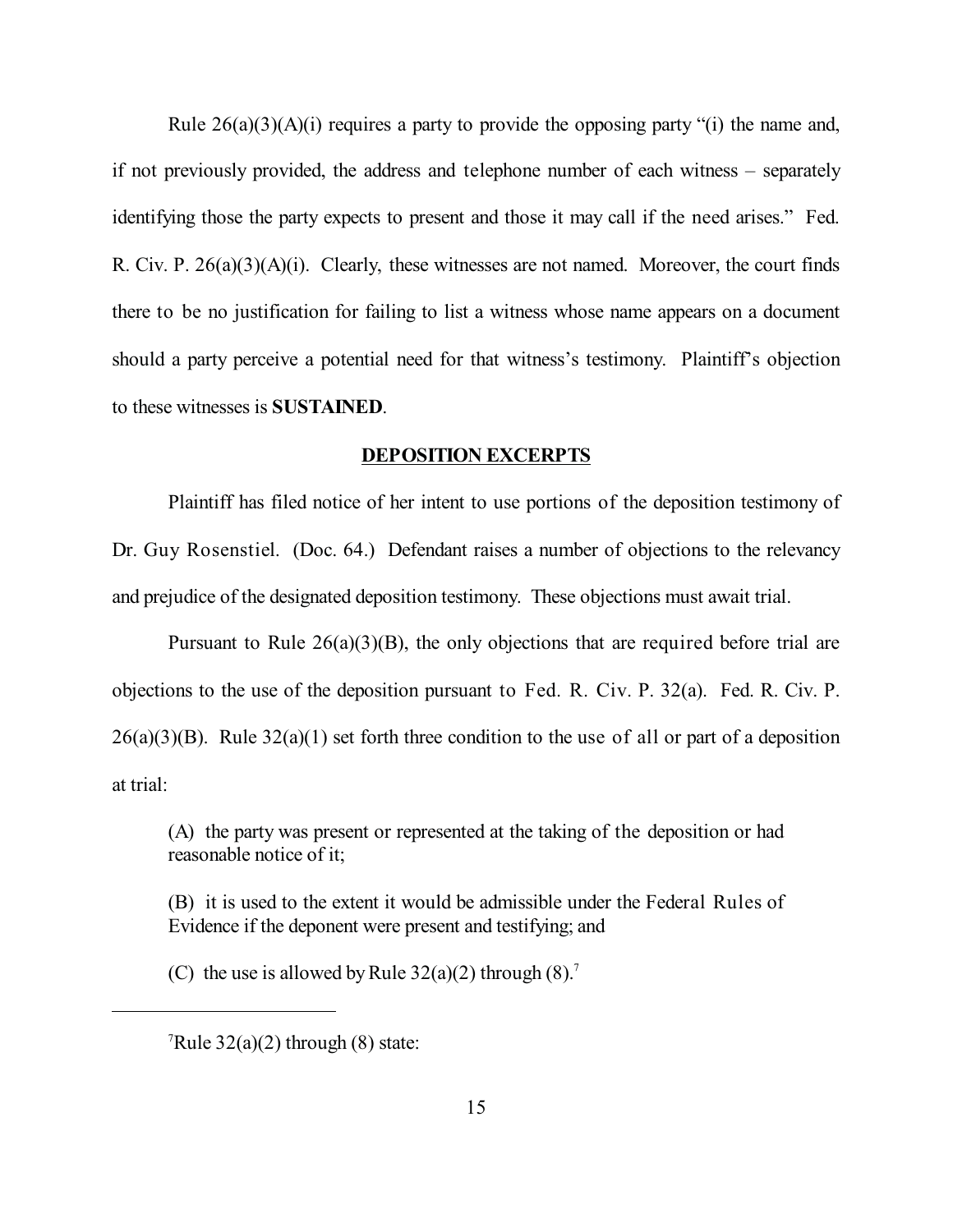(2) Impeachment and Other Uses. Any party may use a deposition to contradict or impeach the testimony given by the deponent as a witness, or for any other purpose allowed by the Federal Rules of Evidence.

(3) Deposition of Party, Agent, or Designee. An adverse party may use for any purpose the deposition of a party or anyone who, when deposed, was the party's officer, director, managing agent, or designee under Rule 30(b)(6) or  $31(a)(4)$ .

(4) Unavailable Witness. A party may use for any purpose the deposition of a witness, whether or not a party, if the court finds:

(A) that the witness is dead;

(B) that the witness is more than 100 miles from the place of hearing or trial or is outside the United States, unless it appears that the witness's absence was procured by the party offering the deposition;

(C) that the witness cannot attend or testify because of age, illness, infirmity, or imprisonment;

(D) that the party offering the deposition could not procure the witness's attendance by subpoena; or

(E) on motion and notice, that exceptional circumstances make it desirable – in the interest of justice and with due regard to the importance of live testimony in open court – to permit the deposition to be used.

(5) Limitations on Use.

(A) Deposition Taken on Short Notice. A deposition must not be used against a party who, having received less than 14 days' notice of the deposition, promptly moved for a protective order under Rule  $26(c)(1)(B)$  requesting that it not be taken or be taken at a different time or place – and this motion was still pending when the deposition was taken.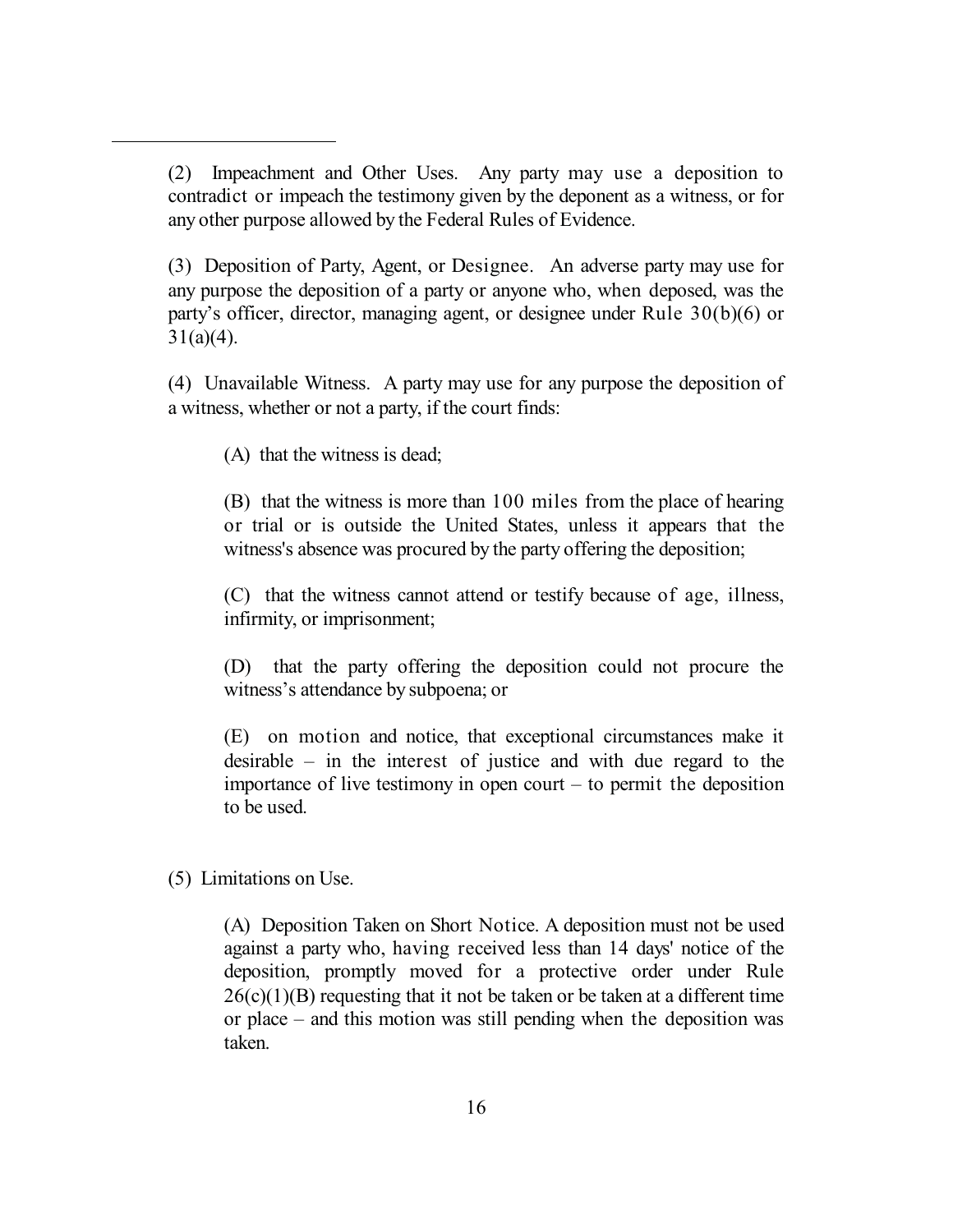Fed. R. Civ. P. 32(a)(1)(footnote added).

To the extent that plaintiff intends to offer these excerpts from Dr. Rosenstiel's deposition during cross-examination pursuant to Fed. R. Civ. P. 32(a)(2), the court finds that the deposition excerpts are not subject to objection under Fed. R. Civ. P.  $32(a)(1)$ . Therefore, defendant's Objection to the excerpts pursuant to Fed. R. Civ. P. 32(a) are **OVERRULED**. Defendant's request that objections on the listed pages be deleted and not presented to the trier of fact is **GRANTED**. Moreover, the court declines to rule on

(6) Using Part of a Deposition. If a party offers in evidence only part of a deposition, an adverse party may require the offeror to introduce other parts that in fairness should be considered with the part introduced, and any party may itself introduce any other parts.

(7) Substituting a Party. Substituting a party under Rule 25 does not affect the right to use a deposition previously taken.

(8) Deposition Taken in an Earlier Action. A deposition lawfully taken and, if required, filed in any federal- or state-court action may be used in a later action involving the same subject matter between the same parties, or their representatives or successors in interest, to the same extent as if taken in the later action. A deposition previously taken may also be used as allowed by the Federal Rules of Evidence.

Fed. R. Civ. P. 32(a)(2)-(8). Nothing in the record indicates that Dr. Rosenstiel is not expected at trial. Therefore, the court assumes plaintiff intends to use his deposition testimony as impeachment and/or to contradict his testimony at trial. *Id*. (a)(2).

<sup>(</sup>B) Unavailable Deponent; Party Could Not Obtain an Attorney. A deposition taken without leave of court under the unavailability provision of Rule  $30(a)(2)(A)(iii)$  must not be used against a party who shows that, when served with the notice, it could not, despite diligent efforts, obtain an attorney to represent it at the deposition.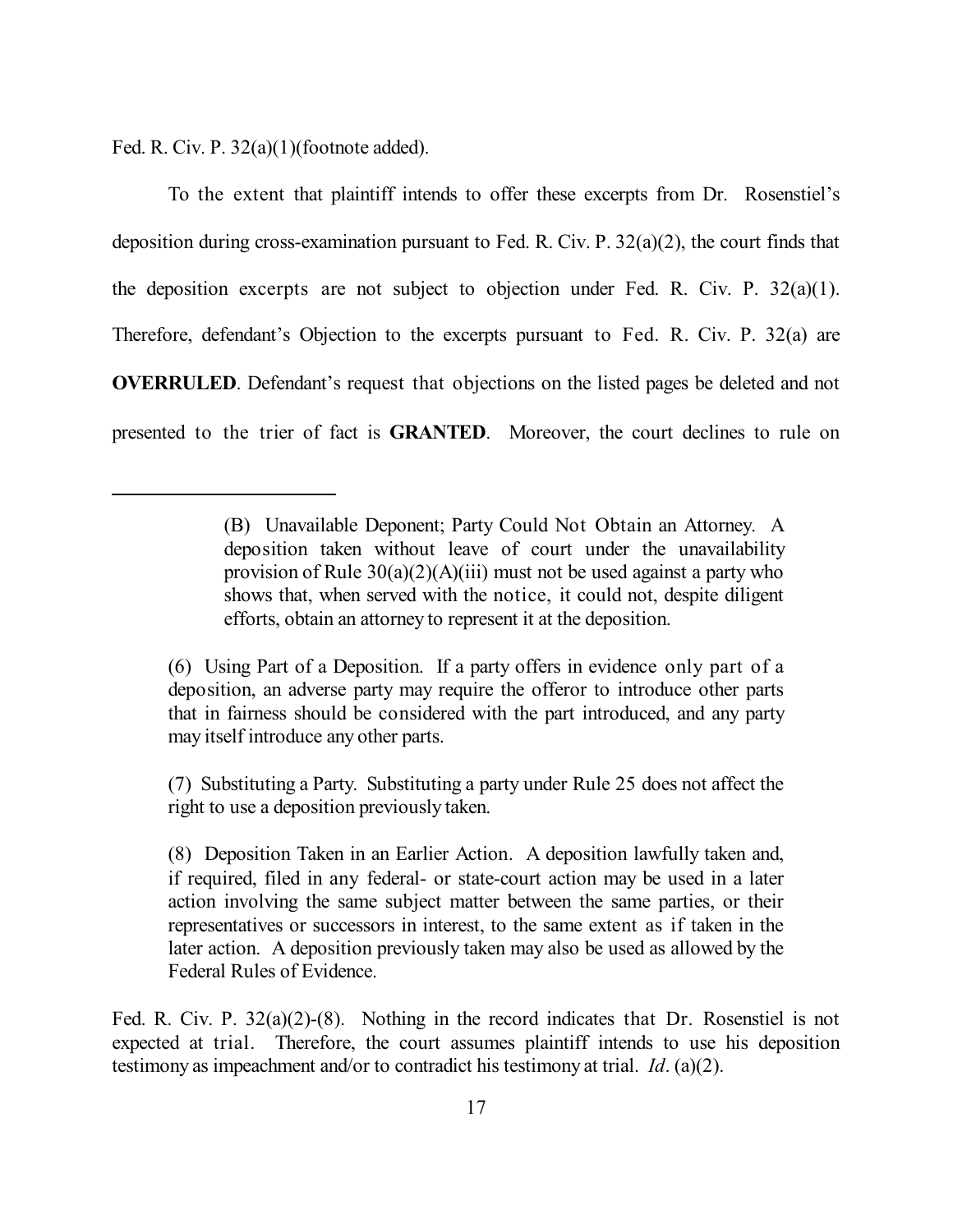defendant's objections pursuant to Fed. R. Evid. 401-403; such objections should be returned when and if the deposition excerpts are offered.

### **PLAINTIFF'S EXHIBIT LIST**

## **DR. ROTHROCK'S CV**

Defendant objects to admission of Dr. Rothrock's CV "on the ground[] that Dr. Rothrock is due to be excluded as an expert witness." (Doc. 49 at 2.) Defendant's objection is **OVERRULED**. Dr. Rothrock may testify as set forth in the previous court orders. (Docs. 34 and 62.)

### **DR. GARCIA'S CV**

Defendant objects on the ground that Dr. Garcia cannot offer expert testimony; therefore, his CV is irrelevant and its probative value is outweighed by unfair prejudice and confusing and misleading the jury. Defendant assertion of any prejudice or confusion is refuted by his listing the CV of every treating physician, including Dr. Garcia, as an Exhibit on his Exhibit List.<sup>8</sup> Nevertheless, plaintiff has withdrawn Exhibit 18; defendant's Objection is **SUSTAINED**.

<sup>8</sup> The court has excluded defendant's Exhibit 57, "Curriculum Vitae/Resume of any other treating physician of Jerry Murphy," on the ground that the Exhibit was an improper categorical exhibit.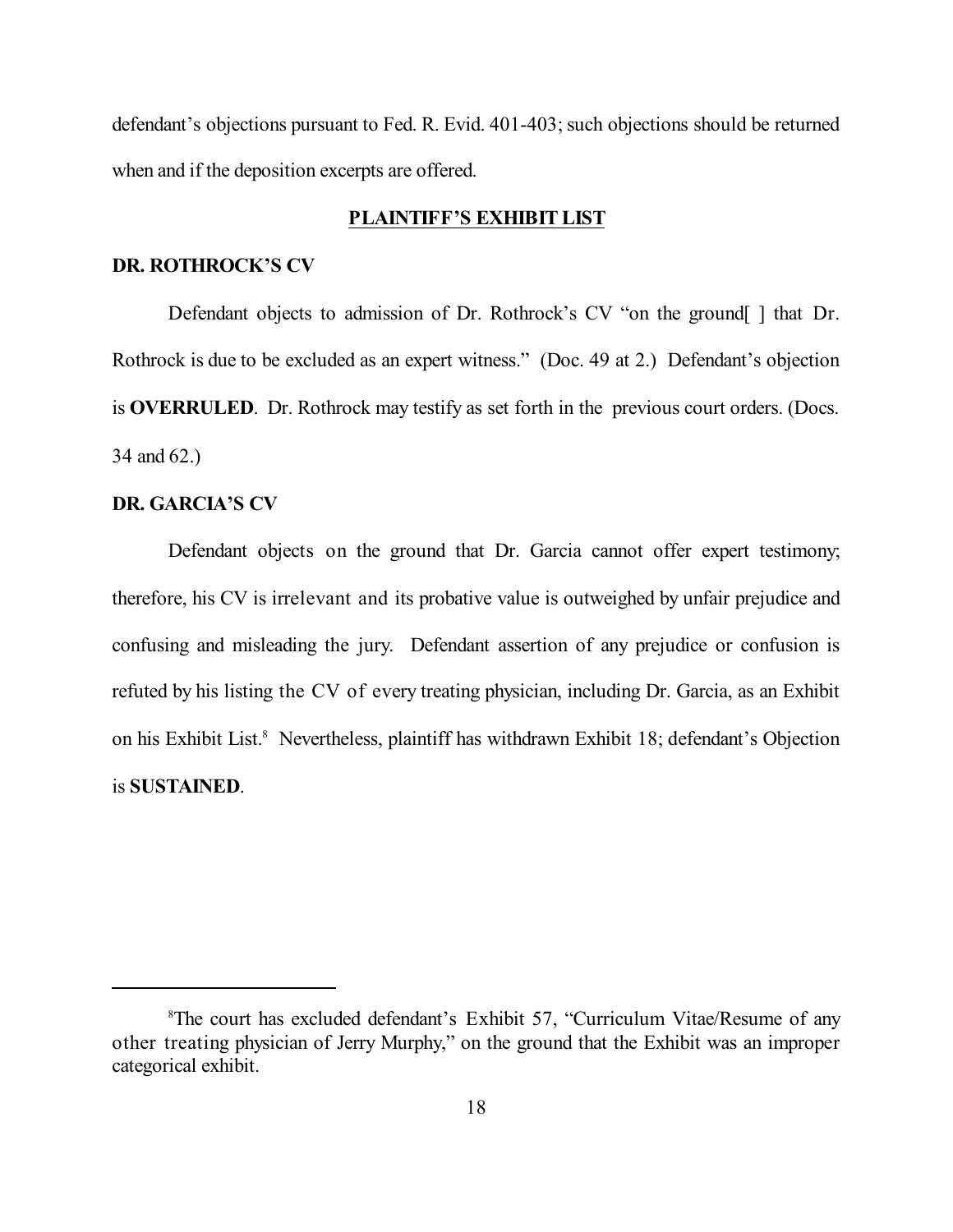# **MEDICAL LITERATURE**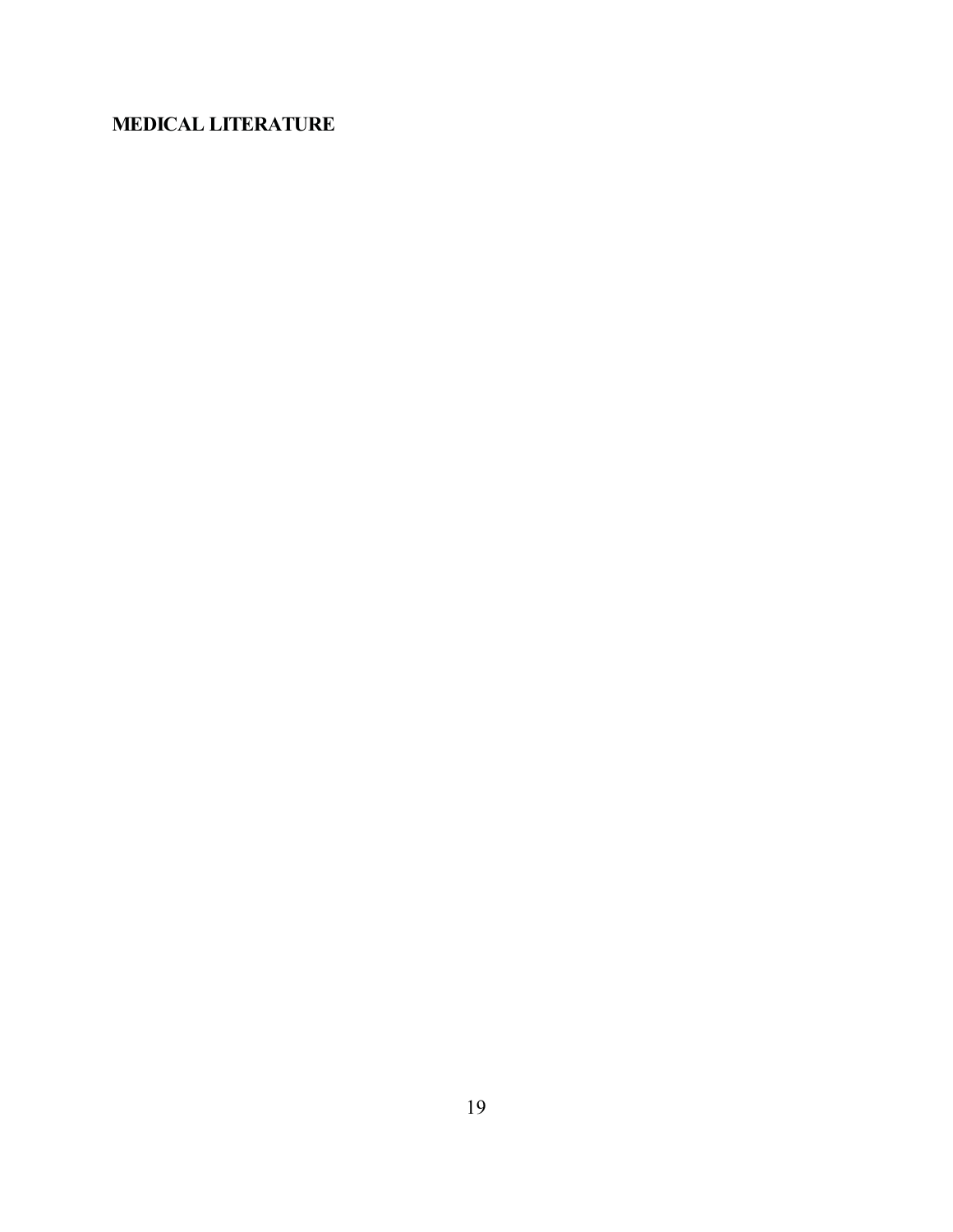Defendant objects to plaintiff's Exhibits 19-26, (doc. 49 at 4-10), which are articles and case studies in medical literature,<sup>9</sup> the relevant portions of which plaintiff asserts she intends to read "after a proper foundation is established pursuant to [Fed. R. Evid.] 803(18)," (doc. 41 at 2-4). The parties have agreed that these articles will not be offered or read during trial.

9 These articles and case studies are:

EXHIBIT 19. . . . *Barbas N et al. Dental chair intracerebral hemorrhage. Neurology 1987; 37:511-512*

EXHIBIT 20. . . . *Massalha R. et al. Fatal intracerebral hemorrhage during dental treatment. Isr J Med Sci 1996; 32:774-776* 

EXHIBIT 21. . . . *Cawley C et al. Dental chair apoplexy. South Med J 1991; 84:907-909*

EXHIBIT 22. . . . *Brand H et al. Cardiovascular and neuroendocrine responses during acute stress induced by different types of dental treatment. Int Dent J 1995; 45:45-48*

EXHIBIT 23. . . . *Okada Y et al. Fatal subarachnoid hemorrhage associated with dental local anesthesia. Aust Dent J 1989; 34:323-325*

EXHIBIT 24. . . . *Bader J et al. Cardiovascular effects of epinephrine in hypertensive dental patients: summary. Agency for Healthcare Research and Quality. AHRQ publication #02-E005. March 2002*

EXHIBIT 25. . . . *Malamed S. Medical emergencies in the dental office. Edition 7. 2014, Elsevier Health Science*

EXHIBIT 26. . . . *Stroke and substance abuse. In Stroke: Pathophysiology, diagnosis and management. Fifth edition. 2011, Elsevier*

(Doc. 41 at 3-5.)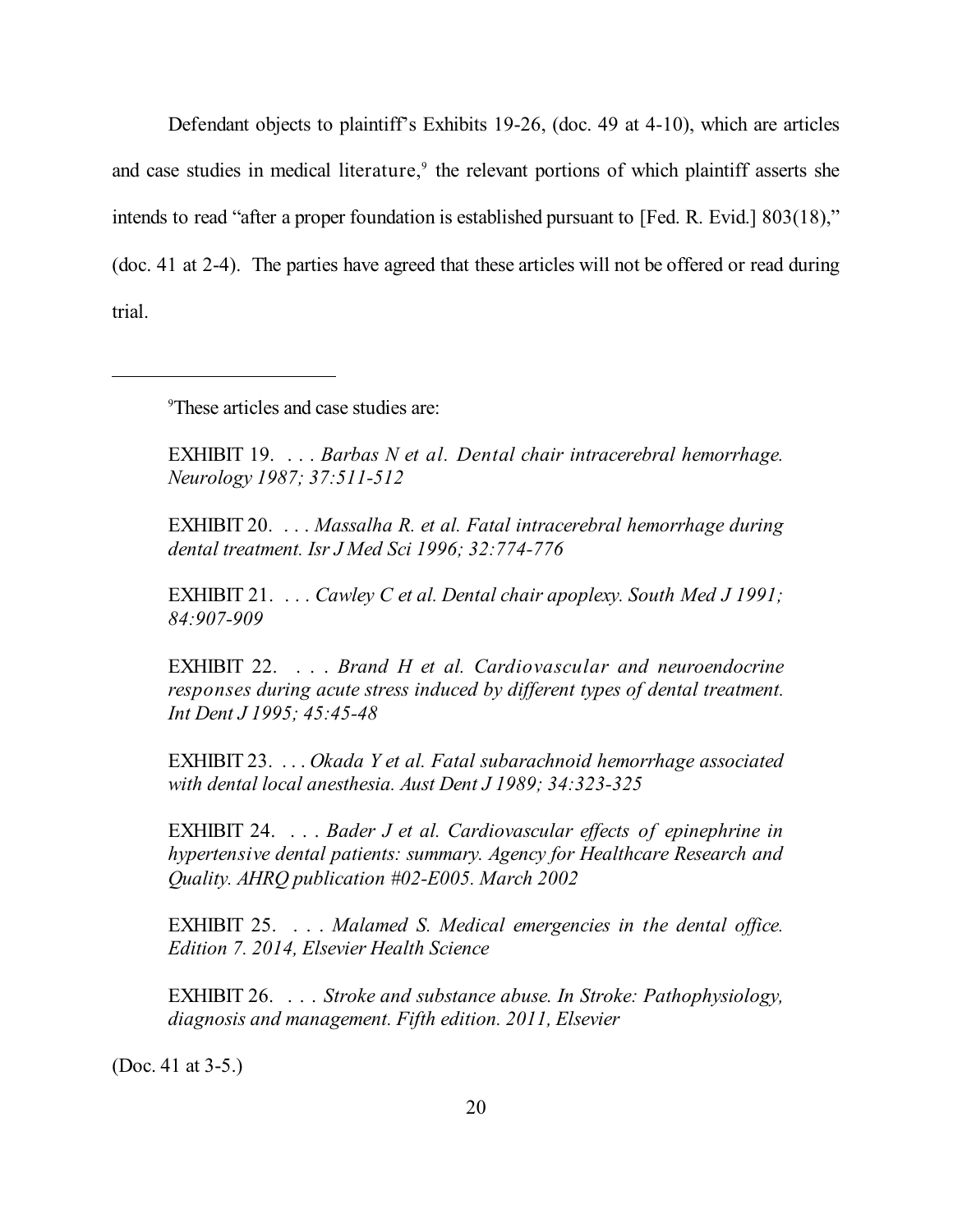Therefore, defendant's objections are **MOOT**.

### **LIST OF DIXIELAND DENTAL EMPLOYEES**

Defendant objects to plaintiff Exhibit 27, a list of Dixieland Dental employees. In response, plaintiff withdraws Exhibit 27 but states she will only use the list during voir dire examination of potential jurors.

Defendant's objection is **SUSTAINED**. Plaintiff may not seek to admit as evidence a list of Dixieland Dental employees.

# **DEFENDANT'S DRAWING OF OPERATORY 15 AND THE SURROUNDING AREA**

Defendant objects to his admission of his hand-drawing of the area in the Dixieland Dental Office of Operatory 15 and the surrounding area, which is attached to his deposition. He contends that the sketch should not be offered on the ground that it is just a rough sketch and that it is not draw to scale; he also objects on the ground that the drawing is not relevant or material.

Plaintiff contends that defendant drew the sketch during questioning of where he was in relation to Mr. Murphy following the procedure at issue. Such information is relevant and would be helpful to the jury. The court does not have a copy of the exhibit and it does not have a scale diagram of the same area. Therefore, it cannot prejudge the accuracy or inaccuracy of the drawing. Therefore, it will not rule on the admissibility of Exhibit 28, the drawing itself, at this time.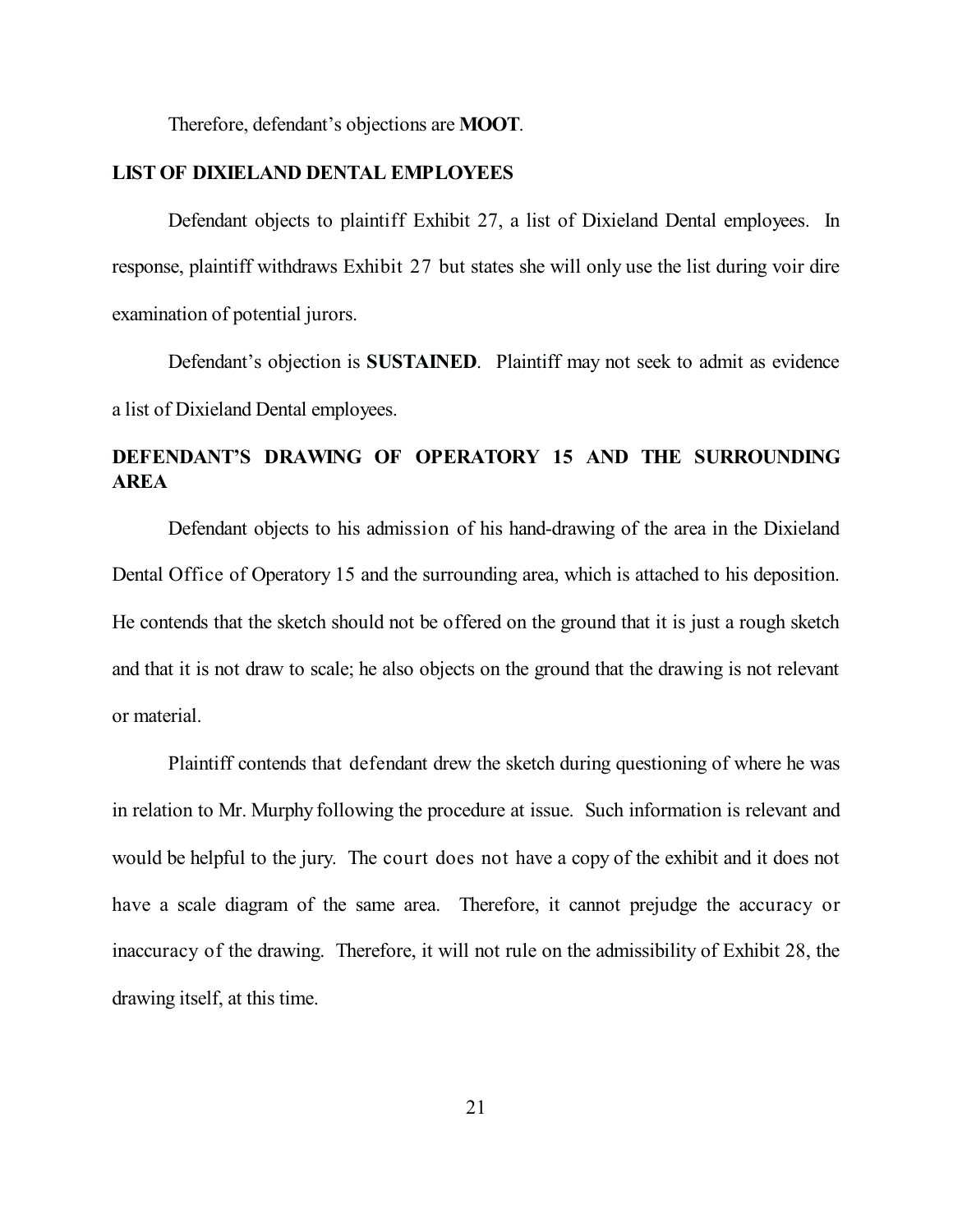### **DIAGRAM OF TEETH**

Defendant objects to plaintiff's Exhibit 30, which is a diagram of teeth used during defendant's deposition. Defendant contends that this diagram is irrelevant and immaterial. The court disagrees. A set of teeth or a diagram may be helpful to the jury in understanding the procedure performed on Mr. Murphy. Defendant's objection is **OVERRULED**.

# **OTHER EXHIBITS TO DEPOSITIONS**

Defendant objects to plaintiff's Exhibits 29,  $31-36$ ,<sup>10</sup> on the ground that these documents are included in Mr. Murphy's treatment record from Dixieland Dental. Plaintiff contends these objections are moot given the parties agreement regarding the treatment records. Defendant's Objections to plaintiff's Exhibits 29 and 31-36 are **SUSTAINED**. Plaintiff shall not offer any individual document or other part of Mr. Murphy's medical treatment records as an exhibit separate from the compete record of medical treatment as stipulated in the Pretrial Order.

### **EXPERTS' BILLING RECORDS**

Defendant objects to plaintiff's Exhibits 38-40 on the ground that the description of the exhibit is vague, nonspecific and overly broad. In response plaintiff contends that she only intends to offer the billing records of the experts in order to show interest and/or bias.

 $10$ <sup>10</sup>These Exhibits are listed as exhibits 3 and 5-8 to defendant's deposition, exhibit 1 to Dr. Michael Precise's deposition, and exhibit 1 to the deposition of Donna King. (Doc. 41 at 5.)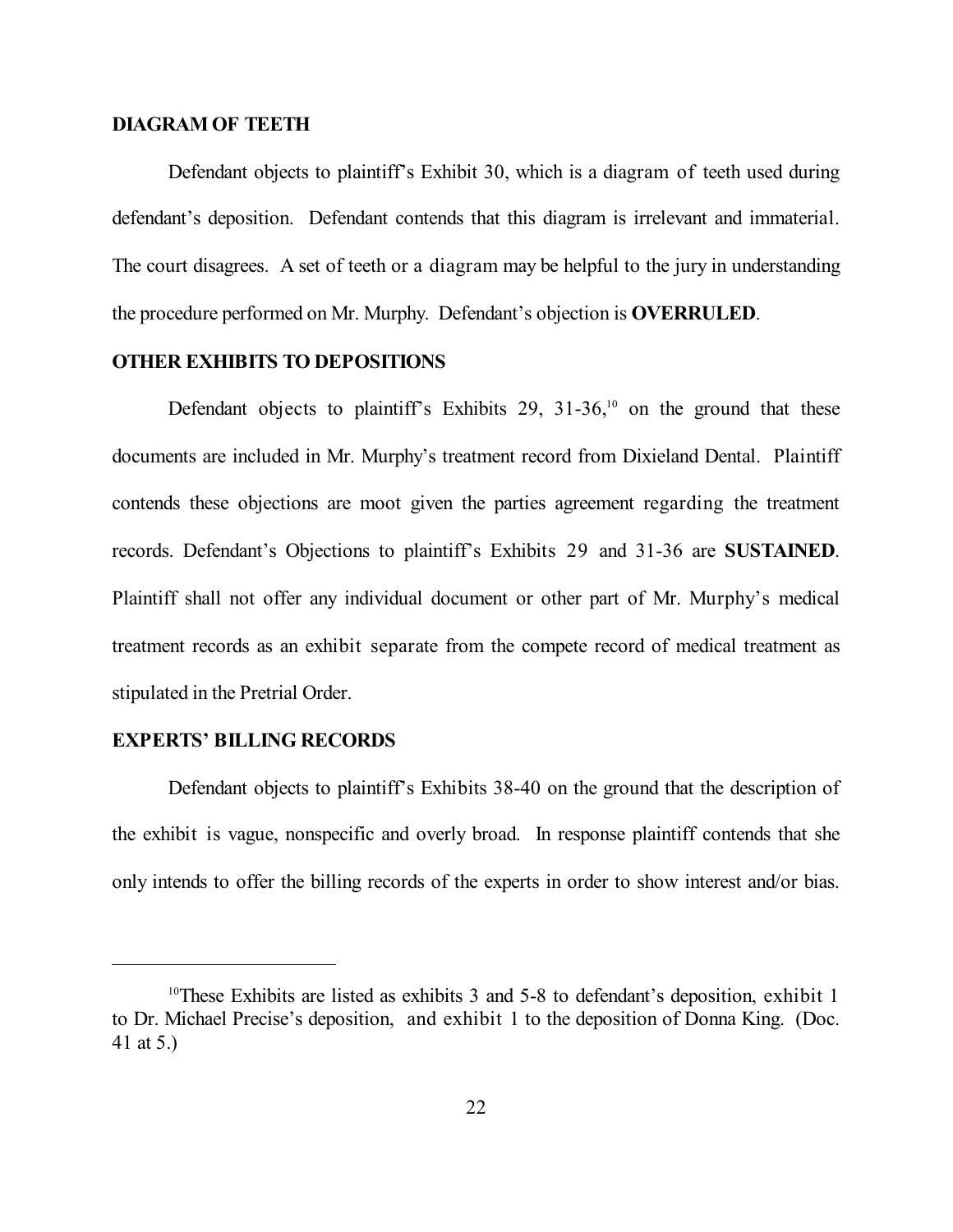Defendant's Objections to Exhibits 38-40 are **SUSTAINED**. Nevertheless plaintiff may question the experts regarding their compensation for work on this case.

#### **MR. MURPHY'S DENTURES**

Defendant objects to plaintiff admitting Mr. Murphy's dentures made by Dixieland Dental, Exhibit 44, on relevancy grounds as well as Ala. Code § 6-5-551. The dentures were part of the services/treatment Mr. Murphy sought on March 5, 2014. Therefore, the dentures may be relevant to show what happened that day. The court will not rule on the admissibility of the dentures at this time, except to state that they are not inadmissible pursuant to Ala., Code § 6-5-551.

### **DEMONSTRATIVE AIDS**

Defendant objects to plaintiff's Exhibits 45 ("enlargements of the relevant and pertinent parts of any exhibits listed above") and 46 ("demonstrative aids, including but not limited to x-rays, radiographs, CT scans, MRI scans, medical illustrations and/or enlargements of medical illustrations, video medical illustrations, video medical animations, anatomy models, diagrams, photographs, or other items that may be used for demonstrative purposes during the course of the trial of this case (such demonstrative aids are not expected to be offered into evidence as exhibits)")

The court allows parties to use enlargements of exhibits that are admitted during trial for demonstrative purposes only. Enlargements and demonstrative aids are not themselves admitted as evidence. Defendant's Objections to the admissibility of Exhibits 45 and 46 are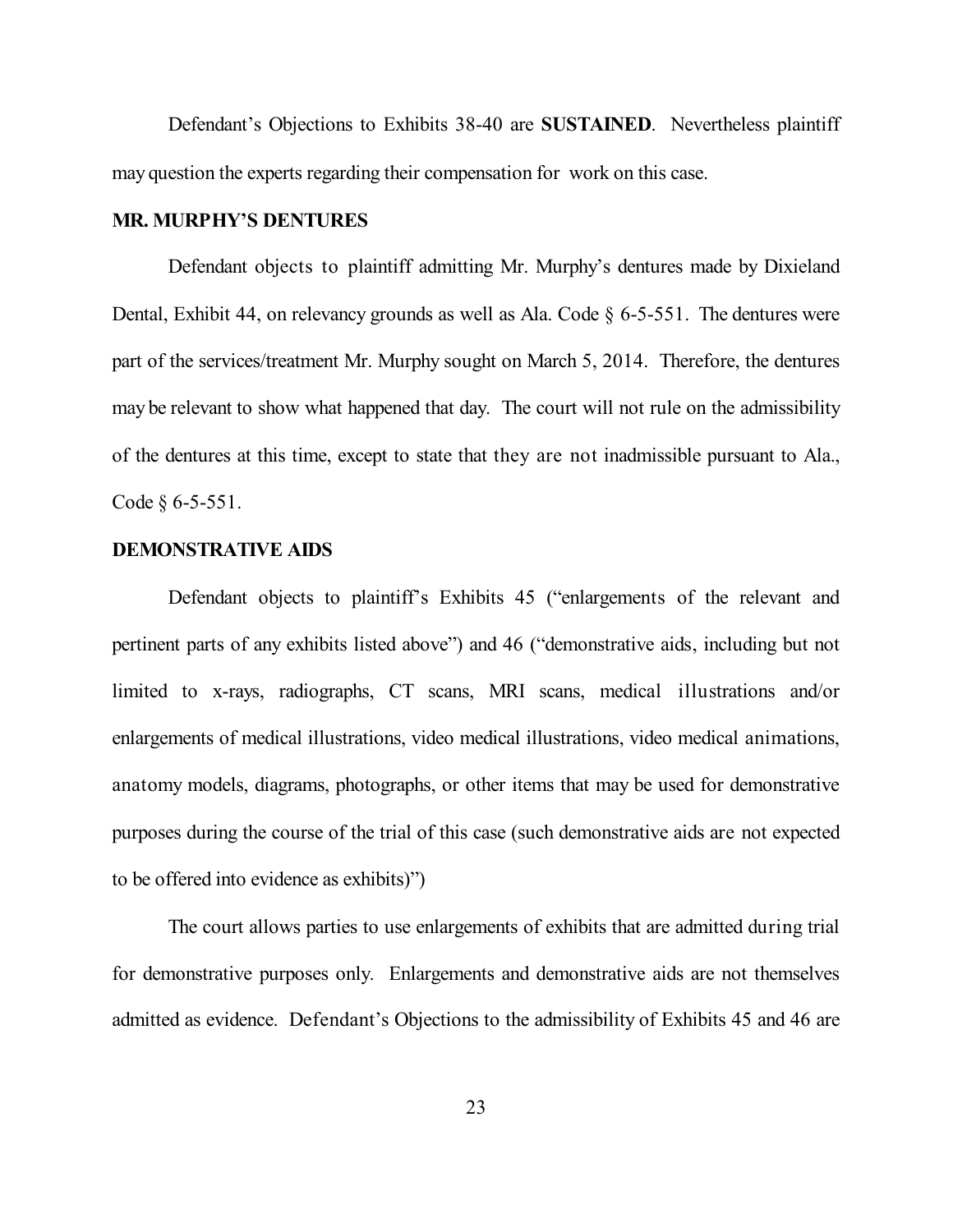**SUSTAINED.** However, enlargements and demonstrative aids may be used during trial after the admission of the underlying Exhibit.

### **FAILSAFE EXHIBITS**

Plaintiff lists a number of Exhibits, which appear to be titled so as to include each and every document that plaintiff may possibly wish to introduce. These exhibits are not listed with the specificity required in Fed. R. Civ. P.  $26(a)(3)(A)(iii)$ . However, in response to defendant's Objections, plaintiff has withdrawn Exhibits 37, 41, 42, 48, 49, and 50.

The court **SUSTAINS** defendant's objections to plaintiff's Exhibits 37, 41, 42, 48, 49, and 50. Plaintiff shall not offer any document included in its Exhibit List only in one of the composite or categorical Exhibits 37, 41, 42, 48, 49, and 50.

"Exhibit 47" states, "Plaintiff reserves the right to use any document necessary for the purpose of impeachment or rebuttal." To the extent plaintiff seeks to admit documents that are "present[ed] at trial . . . solely for impeachment," those documents are not required to be disclosed pursuant to Fed. R. Civ. P.  $26(a)(3)(A)$ .